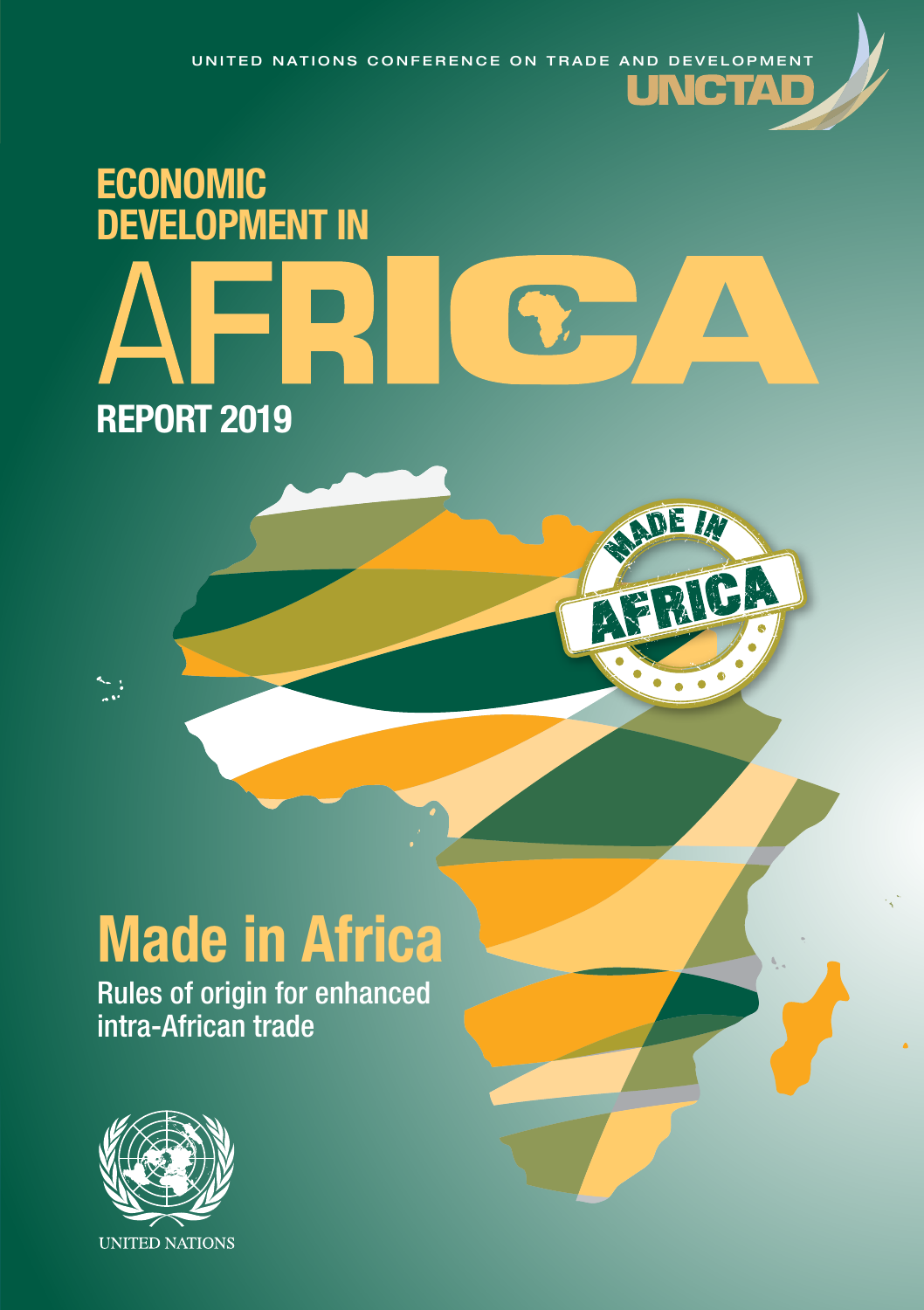## Economic Development in Africa Report 2019

Made in Africa – Rules of Origin for Enhanced Intra-African Trade



**UNITED NATIONS** Geneva, 2019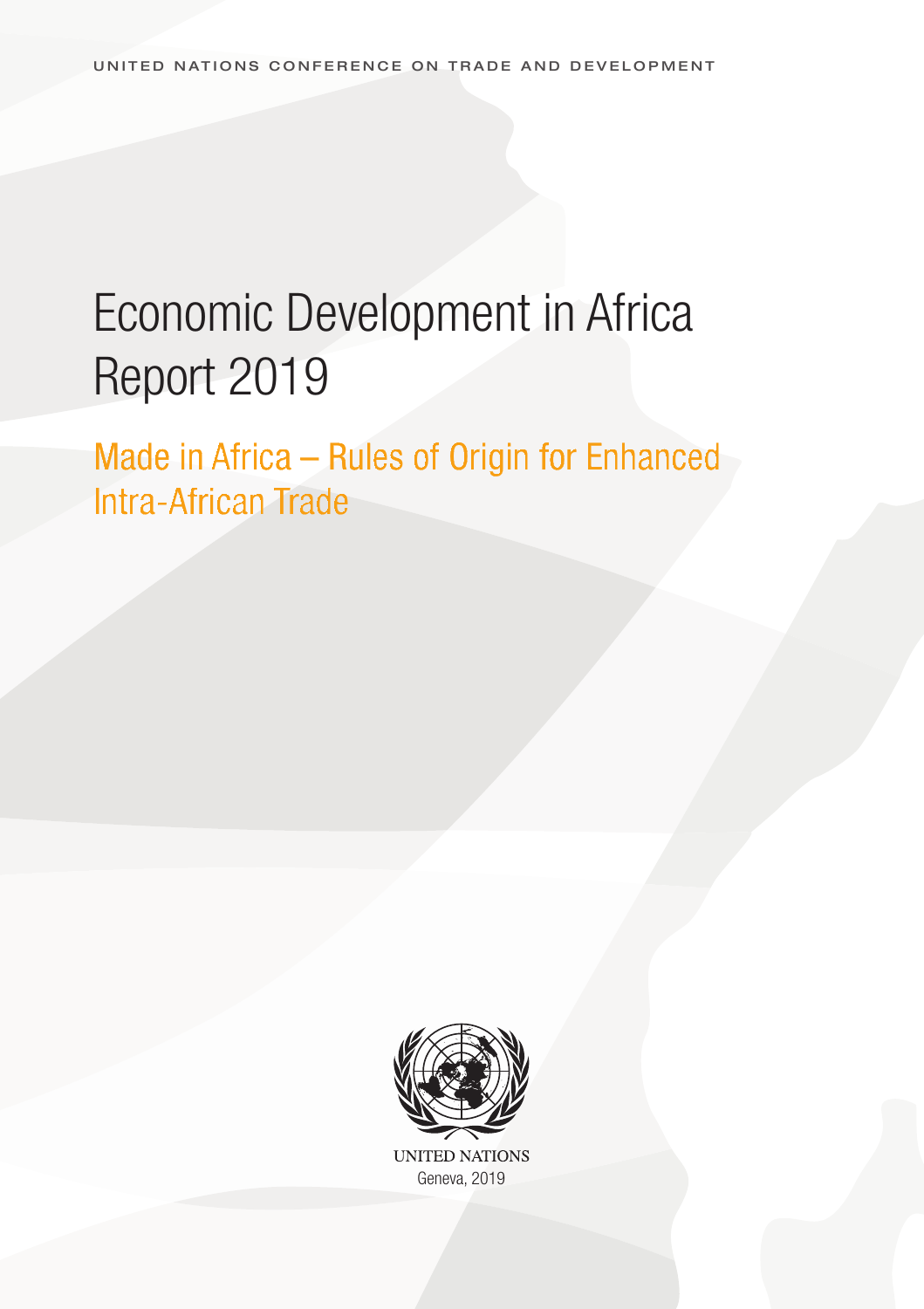## **Chapter 1 hapter On the road to the African Continental Free Trade Area: Challenges and opportunities**

## 1.1 Introduction: Challenges, opportunities and the role of rules of origin

This edition of the Economic Development in Africa Report focuses on the role of preferential rules of origin (henceforth rules of origin) in shaping the development of regional value chains in the African Continental Free Trade Area, with the objective of maximizing gains from the Continental Free Trade Area for structural transformation. Chapter 1, section 1.2 situates the role of rules of origin within the vision of the Abuja treaty and Agenda 2063 of the African Union. Section 1.3 analyses the state of trade and related impediments to trade in Africa, which will influence the magnitude of the potential gains that rules of origin and regional value chains may generate. Section 1.4 discusses the potential gains from the Continental Free Trade Area and a few of the factors that can affect these gains, in addition to rules of origin. Section 1.5 makes the economic case for rules of origin as a critical factor in the effectiveness of preferential tariff liberalization as a policy instrument to achieve the objectives of the Continental Free Trade Area. Section 1.6 concludes the chapter.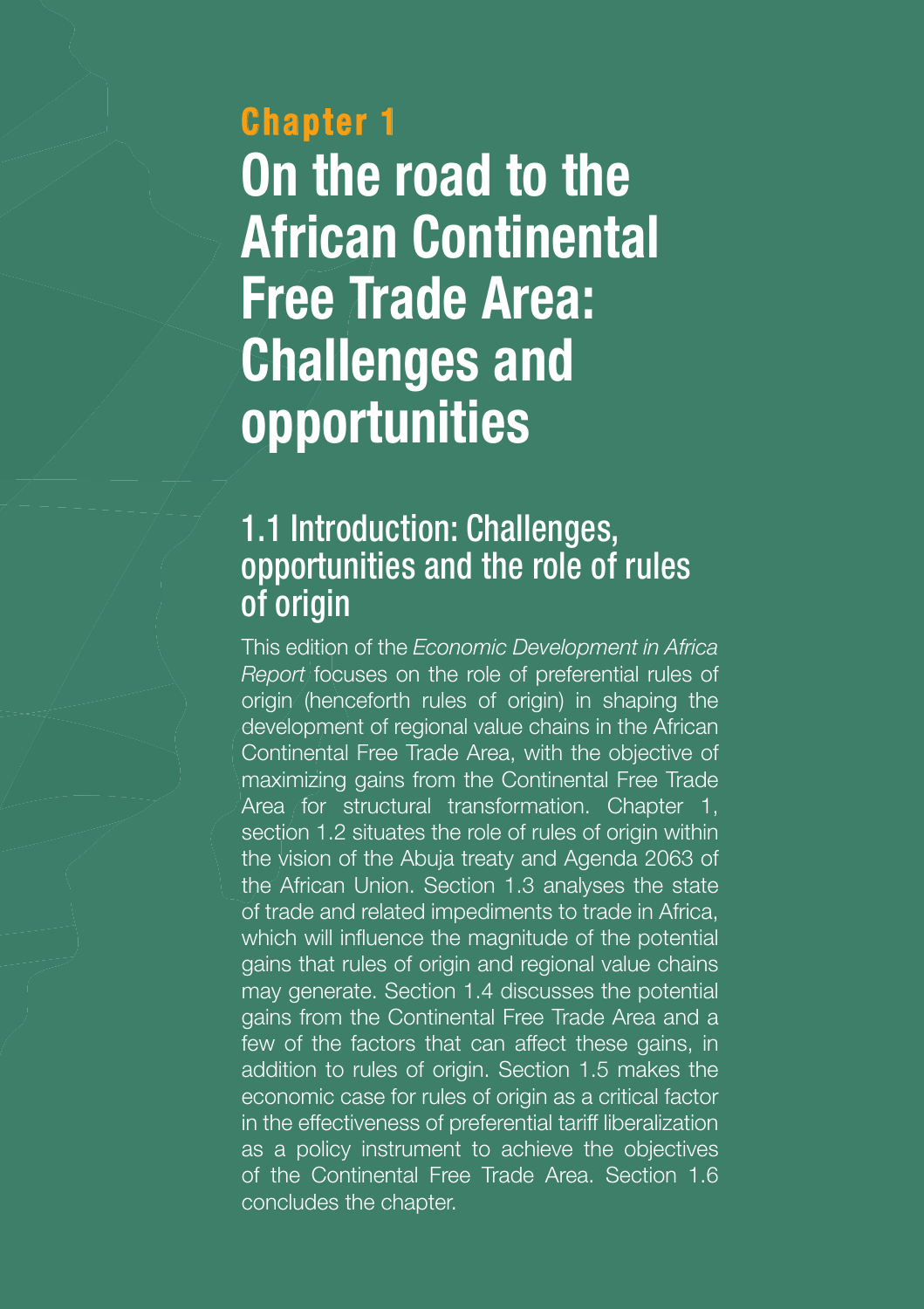### **PREFERENTIAL TARIFF LIBERALIZATION:**

**Main policy instrument for delivering gains from the African Continental Free Trade Area**



### **RULES OF ORIGIN:**

#### **Ensure gains accrue to Africa, provided certain conditions are met**

**Competitive** input costs







Efficient business and trade facilitation

products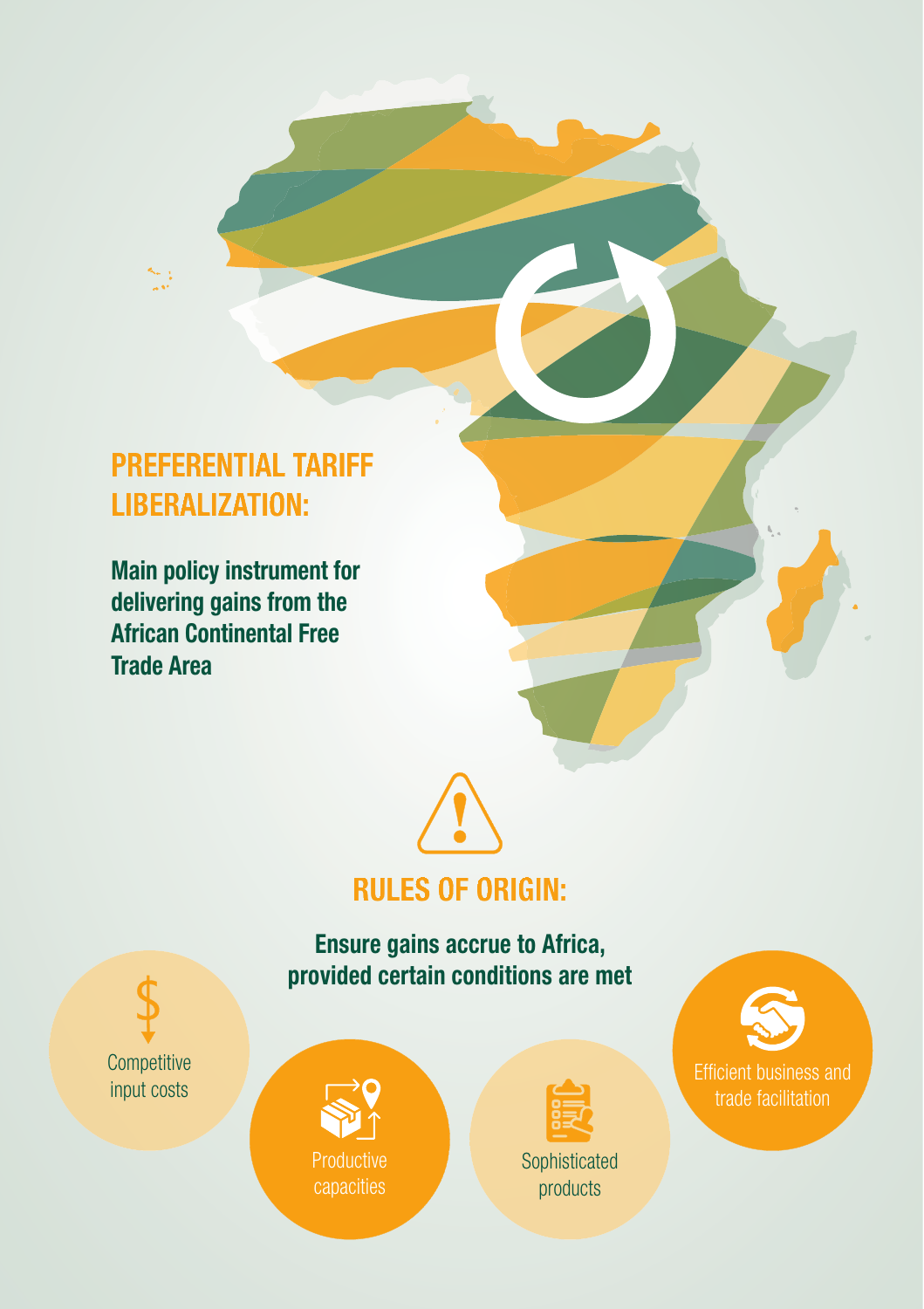## 1.2 The vision of the Abuja treaty, regional value chains and the African Continental Free Trade Area

The establishment of the African Continental Free Trade Area, one of the flagship projects of Agenda 2063, represents a critical step in the journey of Africa towards the operationalization of an integrated market that is meant to culminate in the formation of an African economic community, in accordance with the Abuja treaty. The signing of the Agreement Establishing the African Continental Free Trade Area is a landmark historical achievement that signals the crossing of an important milestone in the continent's long regional integration history.

Two of the four objectives of the African economic community as stated in the Abuja treaty are to "promote economic, social and cultural development and the integration of African economies in order to increase economic self-reliance and promote an endogenous and self-sustained development" and "to coordinate and harmonize policies among existing and future economic communities in order to foster the gradual establishment of the community".

To achieve the final objectives of the regional integration process in Africa, the effective operationalization of the Abuja treaty requires the implementation of complementary strategic continental initiatives and programmes, such as the Comprehensive Africa Agriculture Development Programme, the Programme for Infrastructure Development in Africa of the New Partnership for Africa's Development, the action plan of the Accelerated Industrial Development for Africa initiative of the African Union and the Action Plan for Boosting Intra-African Trade of the African Union. Coherence in vision, along with the timely implementation of multiple continental programmes, such as those cited, is central to ensuring that regional integration delivers on its stated overarching goals.

Regional integration that solely emphasizes the removal of tariff and non-tariff barriers, on its own, cannot deliver on the stated goals of promoting sustainable development for the continent, but should be accompanied by the building of productive capacities, the acceleration of structural transformation and the unleashing of the potential of the private sector. Critical requirements include fostering domestic entrepreneurship, domestic resource mobilization, political stability and peace, and establishing appropriate institutional structures and mechanisms to ensure an equitable distribution of socioeconomic costs and benefits across all 54 countries in Africa in a way that is politically acceptable to all.

Developmental regionalism (a development-based approach to regional integration)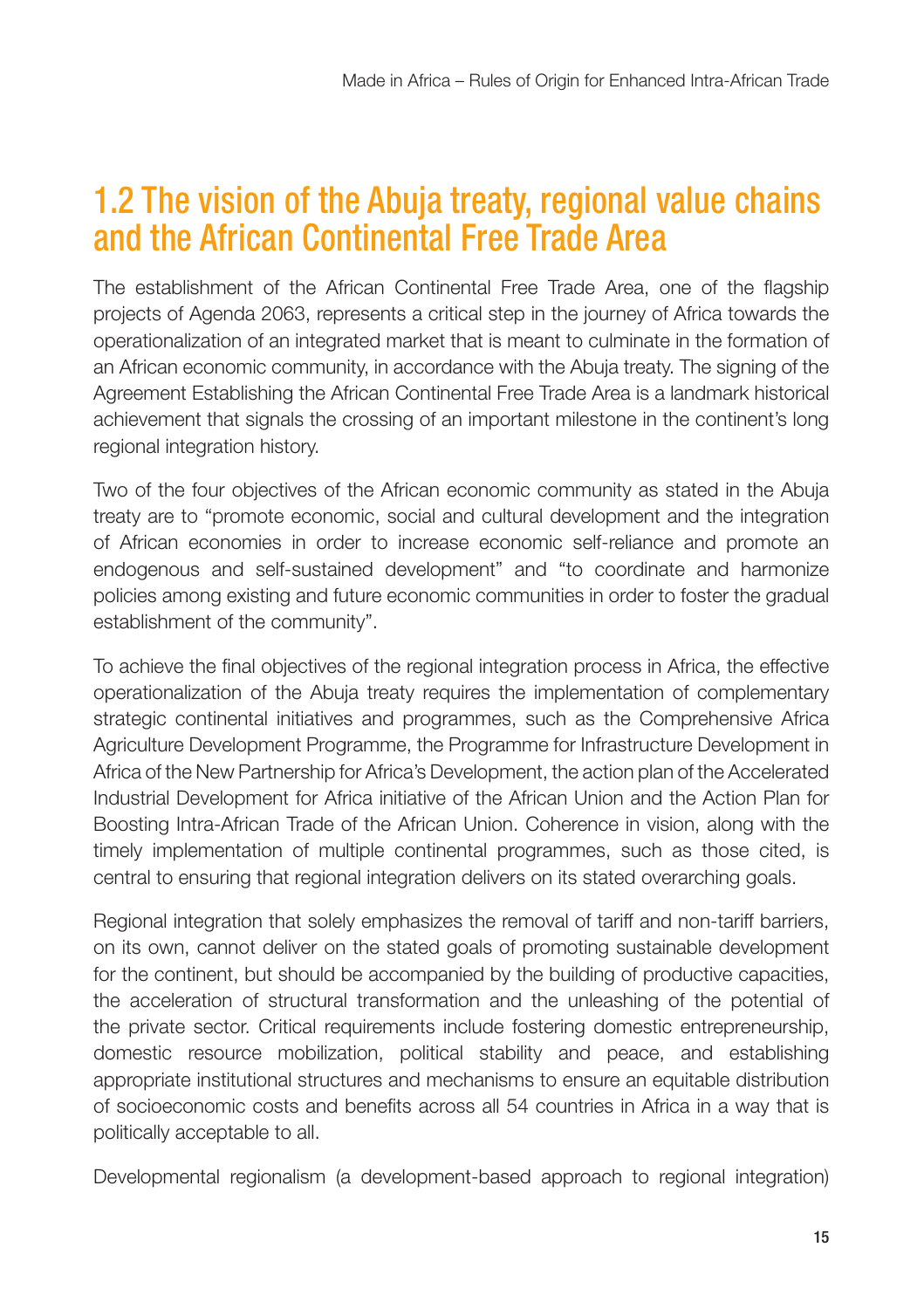in Africa is necessary to ensure sustainability in the continent's regional integration process, in order for it to culminate in the creation of an African economic community (UNCTAD, 2013). Africa needs deeper integration that goes beyond preferential tariff liberalization alone.

Regional integration in Africa is not meant to be an agenda for trade and investment protectionism, intended to build the competitiveness of Africa behind walls and to significantly scale down the continent's development partnerships with external trading partners. Self-reliance and endogenous self-sustained development are the overarching goals of the continent's regional integration process, yet it is imperative for countries in Africa, in particular the 33 LDCs, to continue to take advantage of the special and differential treatment provisions of the World Trade Organization (WTO) under, for example, the African Growth and Opportunity Act of the United States of America and the Everything But Arms initiative of the European Union and many other bilateral preferential agreements and free trade agreements (with, for example, China and India), to boost the share of African trade in the global economy. Regional integration in Africa should be a launch pad to deepen integration in the world economy by accelerating the building of productive capacities and competitiveness among African enterprises. The African Continental Free Trade Area, which will be the largest free trade area since the formation of WTO in terms of the number of participating countries, marks a pivotal shift for Africa in terms of accelerating trade, investment and industrialization within the continent and strategically leveraging Africa as a key economic player on the global stage.

The end goals of self-reliance and endogenous self-sustained development necessitate the implementation of a range of policy tools and instruments, central to which is the development of regional value chains in Africa, within the broad industrialization agenda of Africa.

A critical policy instrument that can shape both the size and distribution of economic gains to countries in Africa, generated within regional value chains and the industrialization strategy of Africa, is preferential trade liberalization. The role of rules of origin is to ensure that gains from preferential trade liberalization accrue to the members of the African Continental Free Trade Area. This report argues that rules of origin within the Continental Free Trade Area should be purposefully crafted and enforced in such a way as to support and shape the development of regional value chains on the continent and foster industrialization and structural transformation, with the final aim of maximizing the gains from the Continental Free Trade Area. How rules of origin and preferential trade liberalization are addressed in the Continental Free Trade Area will directly affect the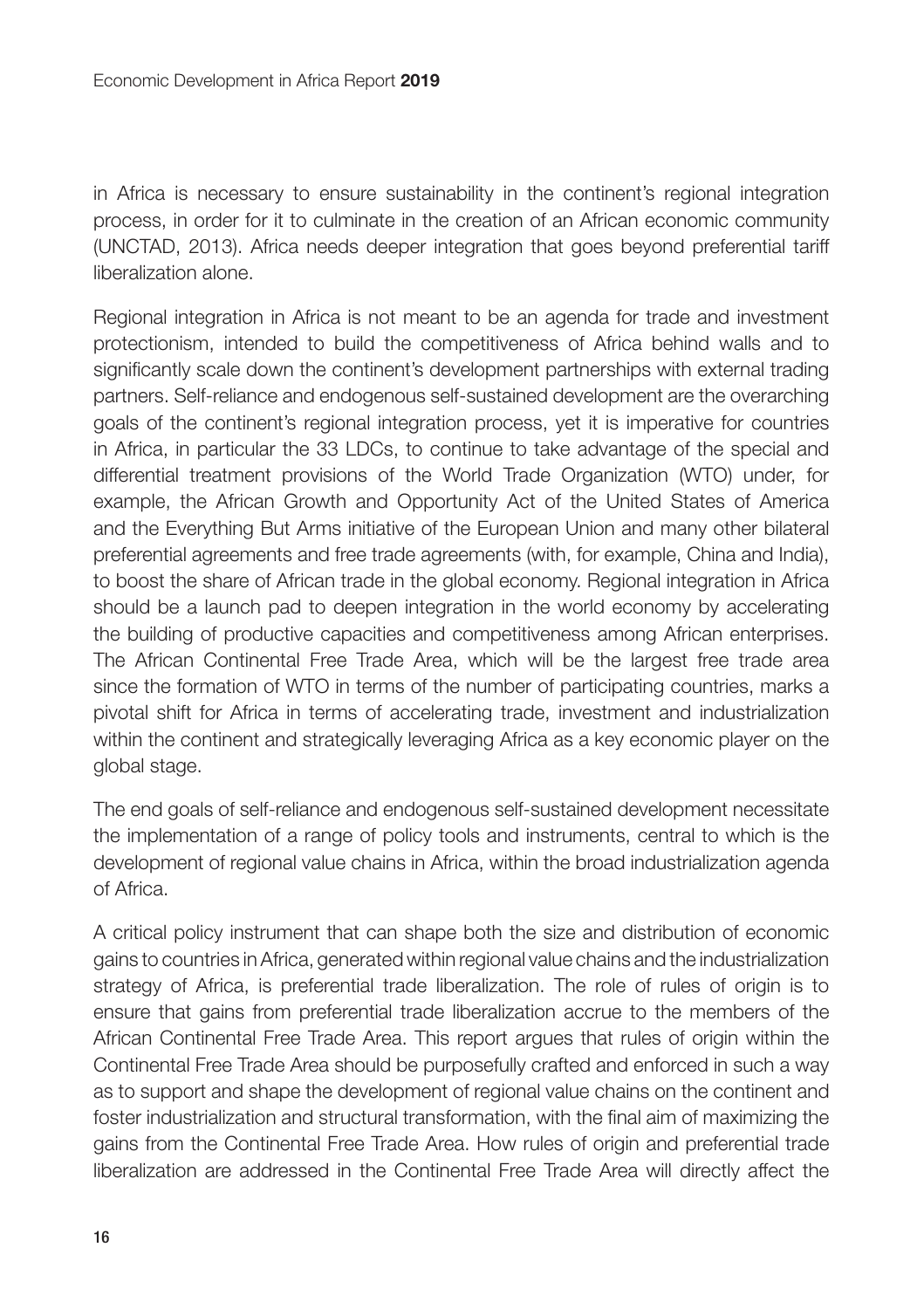size and distribution of economic benefits among member countries and, ultimately, the political will of members to advance regional integration to create an African economic community.

The raison d'être of regional trade agreements is to provide members with preferential access, relative to non-members, to the markets of all member countries and, in so doing, support regional trade in intermediate and final goods. To be eligible for the preferential tariff rates that apply only to members when exporting under regional trade agreements, each member country must meet a set of eligibility requirements, which include the requirements of an originating status clause, whereby the goods traded, or a certain percentage of the contents of the goods traded, must originate within the regional trade area.

This requirement is critical for the following two reasons: to ensure that preferences accrue only to members and are not deflected to non-members, i.e. to avoid trade deflection and trans-shipment; and to ensure that preferences contribute to stimulating local production and the sourcing of intermediates from within the regional trade area rather than the rest of the world, so as to result in increased net trade among members, i.e. to promote net trade creation. Without an originating status clause, the economic benefits to regional trade area members are diminished, undermining the political will to remain in an agreement, while the objectives of regional trade agreements (e.g. regional industrialization, regional structural transformation, regional economic diversification and enhanced regional trade) are undermined. In other words, the originating status concept is fundamental to delivering on the potential benefits of agreements to member countries. Under regional trade agreements, the only way to certify where goods have originated is by establishing rules of origin. The message is clear: there can be no economic benefits accruing to regional trade area members unless rules of origin are properly defined and credibly enforced within the regional trade area. Rules of origin are thus the cornerstone of the effective application of preferences towards regional trade area members. Moreover, rules of origin are necessary for preferential trade liberalization and are critical to the development of the African Continental Free Trade Area. Box 1 provides a general definition of rules of origin (see chapter 2 for details on the technicalities behind rules of origin and a mapping of rules of origin in regional economic communities and under other preferential trade arrangements in Africa).

The raison d'être of preferential rules of origin is the avoidance of trade deflection, yet actual practice under regional trade agreements has diluted this objective, and rules of origin are increasingly becoming an economic, political and trade-related instrument (Abreu, 2013).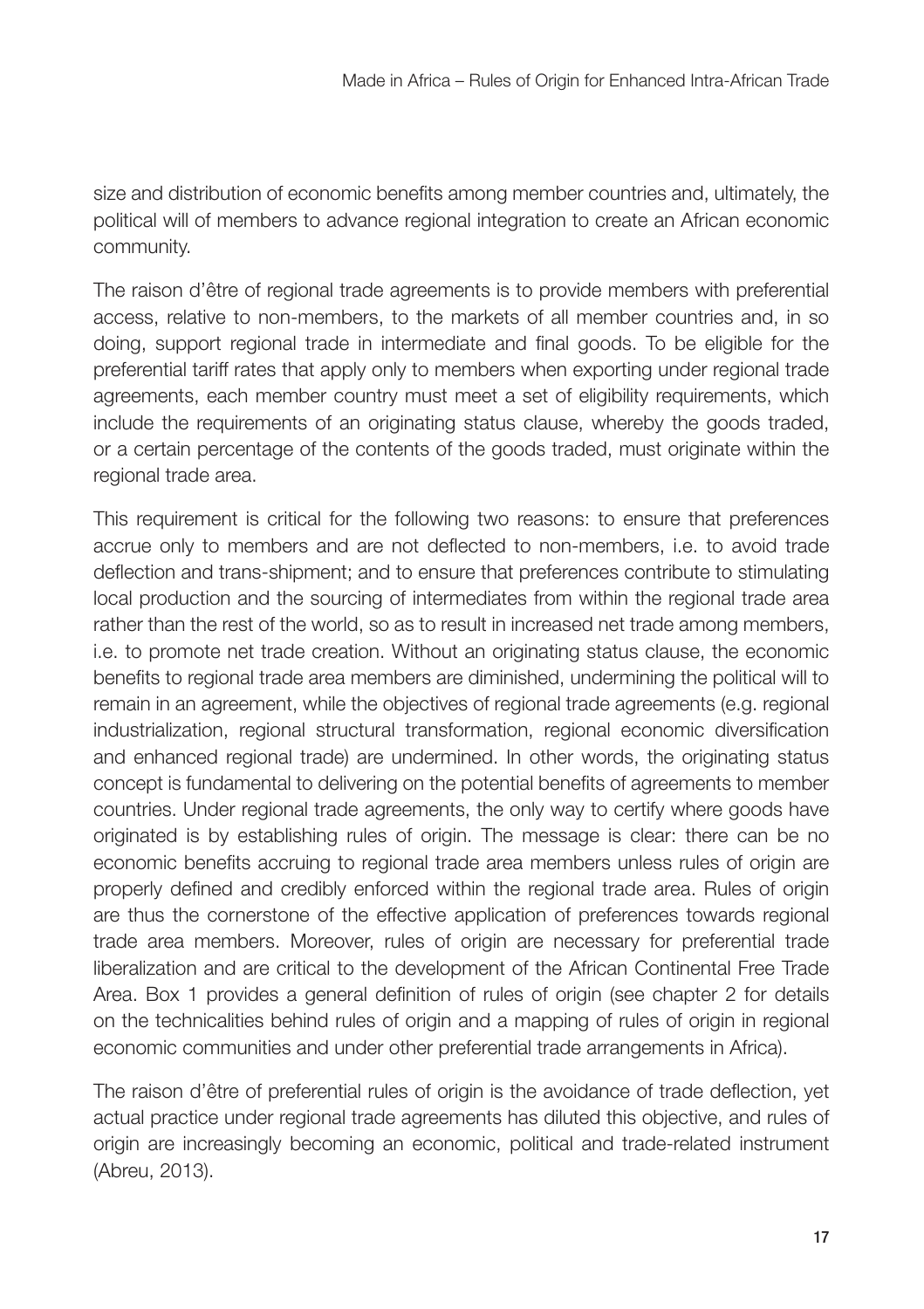Challenges in implementation can affect the benefits that rules of origin should bring to a regional integration process in terms of increased intraregional trade, increased economic diversification, faster industrialization and deeper structural transformation. There are compliance costs associated with rules of origin with regard to verifying and enforcing compliance with originating status criteria and procedures, and such costs also vary according to the different types of rules of origin (Mizuno and Takauchi, 2013).

#### Box 1 **What are rules of origin?**

Rules of origin are the rules for determining the country of origin of goods. According to UNCTAD, "rules of origin are like a passport for a product to enter a free trade area and circulate without being imposed a duty". The World Customs Organization states that "the basic role of rules of origin is the determination of the economic nationality as opposed to the geographical nationality of a given good" and also states as follows: "The rules of origin are used as an important trade measure. They do not constitute a trade instrument by themselves and are not to be used to pursue trade objectives directly or indirectly or as a policy measure. The rules of origin are used to address different commercial policy instruments and they can be used to attain specific purposes of national or international policies."

Sources: UNCTAD, 2016c; World Customs Organization, 2012.

The effectiveness of rules of origin in delivering sizeable economic benefits to countries in Africa under regional trade agreements depends on a range of factors that include cost competitiveness in sourcing inputs among regional trade area members compared with sourcing from non-members. Cadot, Estevadeordal et al. (2006) note that "if rules of origin impose the use of expensive local materials and burdensome administrative procedures to confer originating status, they can also render the preference margin worthless" and that "stringent rules of origin can prevent the smooth operation of cross-border supply chains or foster the emergence of inefficient ones". For the African Continental Free Trade Area to deliver economic gains to member countries through the development of regional value chains, in a politically sustainable way that ensures the long-term viability of regional integration, many countries must participate. However,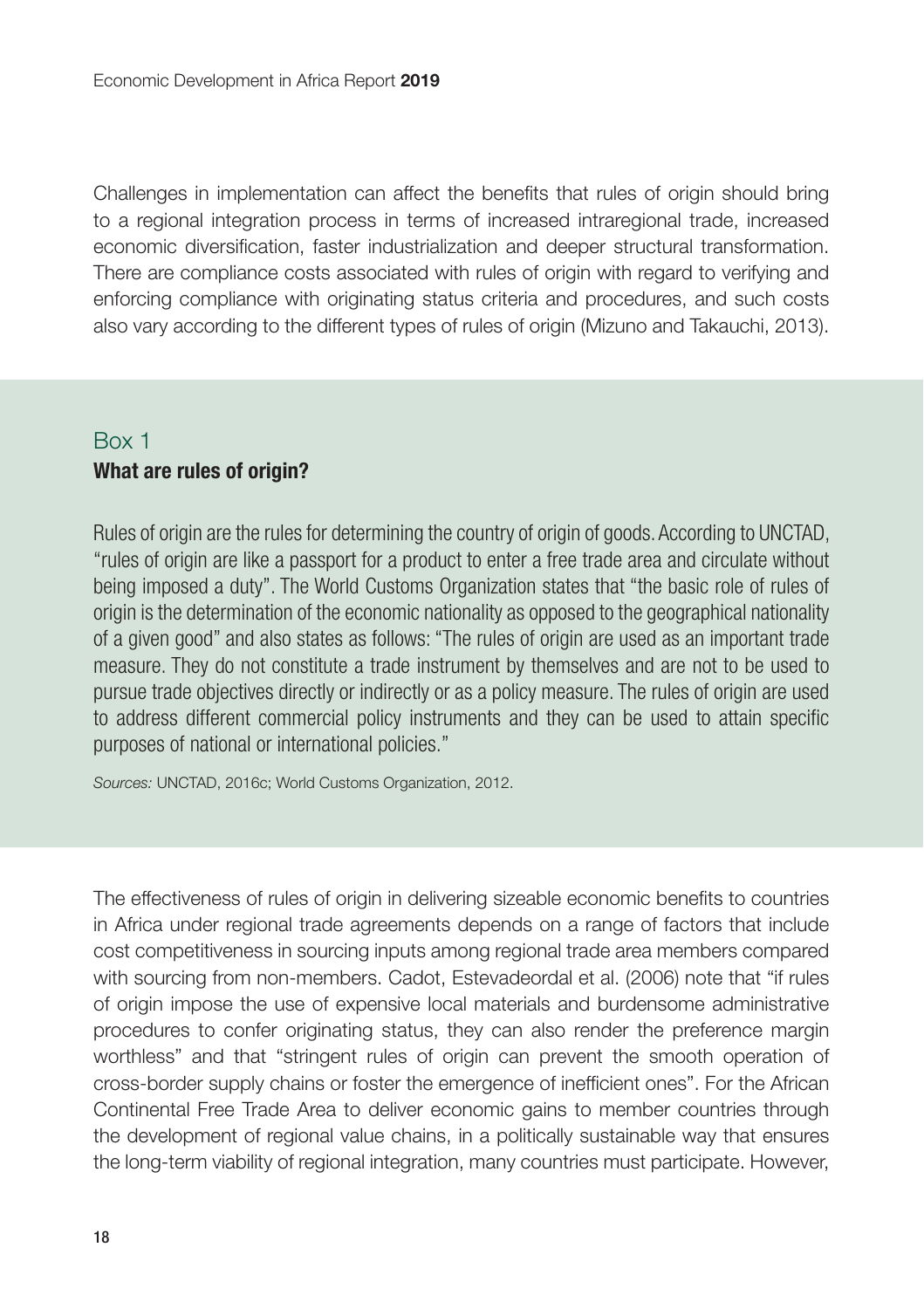such participation is contingent on improved production competitiveness conditions within member countries, compared with conditions in non-members. There are a set of preconditions to be met in order for rules of origin and preferential trade liberalization to deliver on the goals of developing regional value chains and generating economic benefits large enough to be equitably distributed across a range of member countries. Such preconditions include the implementation of trade and business facilitation measures in participating countries and measures to build productive capacities and enhance product sophistication. A few of these preconditions are discussed in greater detail in section 1.3.

## 1.3 The state of trade in Africa: Key impediments and prospects

Africa is a marginal player in the global trade in goods. Total trade from Africa to the rest of the world averaged \$760,463 million in current prices in the period 2015–2017, compared with \$481,081 million from Oceania, \$4,109,131 million from Europe, \$5,139,649 million from America and \$6,801,474 million from Asia.5 Figure 1 shows the total trade trends for each region in 2000–2017.

Africa was adversely affected by the recession in 2008 and its aftermath, reflecting the high dependence of the region on trade with the rest of the world. Regional trade can help reduce the vulnerability of the continent to external forces. More concretely, the share of exports from Africa to the rest of the world ranged from 80 to 90 per cent in 2000–2017. The only other region with a higher export dependence on the rest of the world is Oceania. Conversely, the share of intraregional exports in total exports is lowest in Africa, compared with other regions, except Oceania. Intra-African exports were 16.6 per cent of total exports in 2017, compared with 68.1 per cent in Europe, 59.4 per cent in Asia, 55.0 per cent in America and 7.0 per cent in Oceania.<sup>6</sup>

<sup>5</sup> Trade in this section refers to merchandise trade unless otherwise stated. Regional classifications in the UNCTADstat database are Africa, America, Asia, Europe and Oceania.

<sup>6</sup> UNCTAD calculations, based on the UNCTADstat database.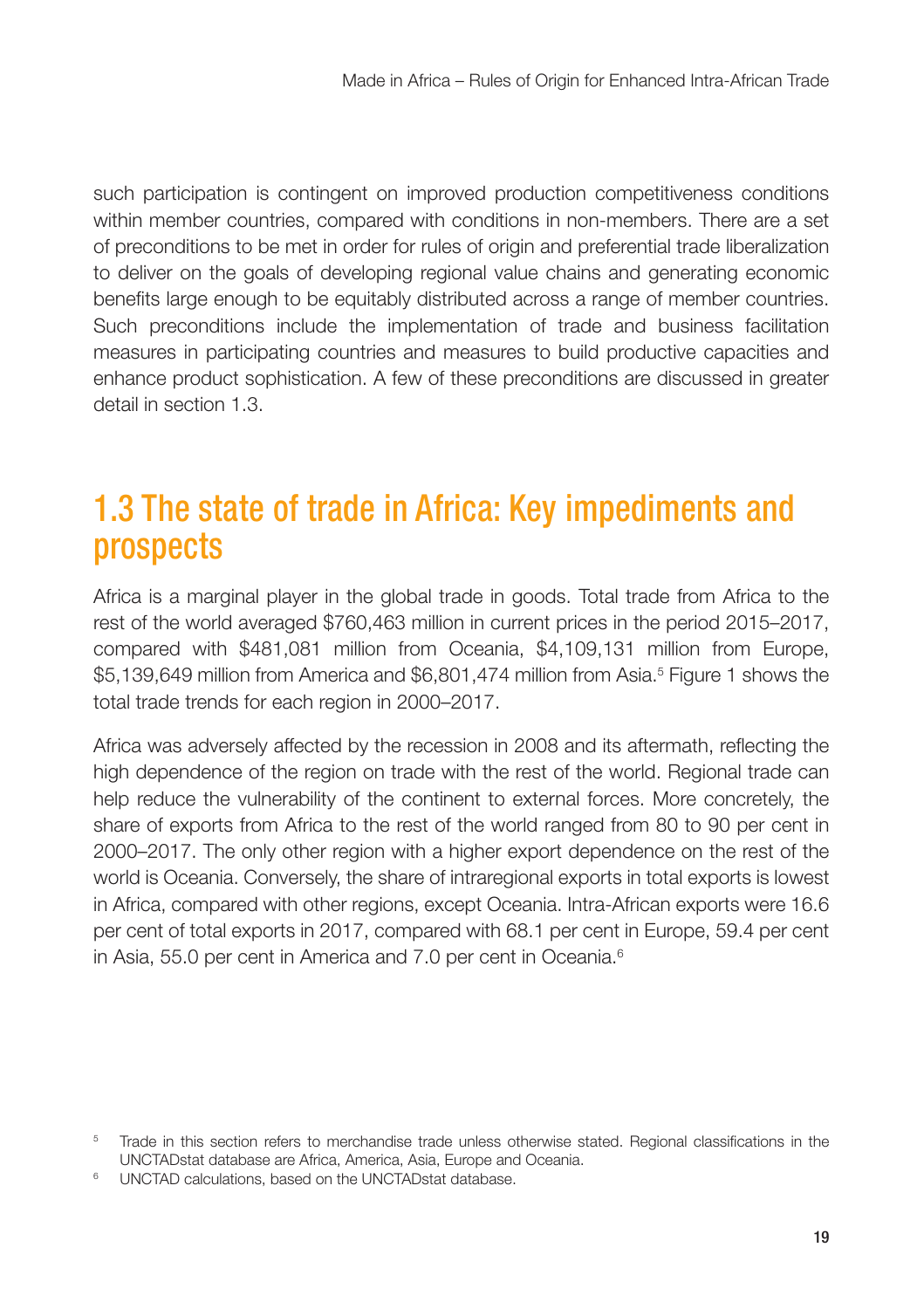#### **Trade (exports and imports, all products) to rest of world by region**

(Millions of dollars (constant 2000 prices deflated by consumer price index of each region))



Source: UNCTAD calculations, based on the UNCTADstat database.

Intra-African trade, defined as the average of intra-African exports and imports, hovered at around 15.2 per cent in the period 2015–2017, while comparative figures for America, Asia, Europe and Oceania were, respectively, 47.4, 61.1, 67.1 and 7.2 per cent (figure 2). Africa, along with Asia, is the only region with a rising trend in intraregional trade from 2008.

In interpreting shares of intra-African trade in total trade, there are three caveats. First, there is evidence to suggest that intra-African trade may be subject to double counting, amounting to 7 per cent of intra- regional economic community exports and 9 per cent of intra-regional economic community imports, owing to overlapping memberships (Chidede and Sandrey, 2018). Second, intra-African trade is likely to be underestimated due to the prevalence of informal trade. Third, increases in intra-African trade may not necessarily be welfare-improving if most intraregional trade displaces cheaper extraregional trade (i.e. the trade diversion effect). For intra-African trade to be welfare-improving, the trade creation resulting from increased intra-African trade must be greater than trade diversion.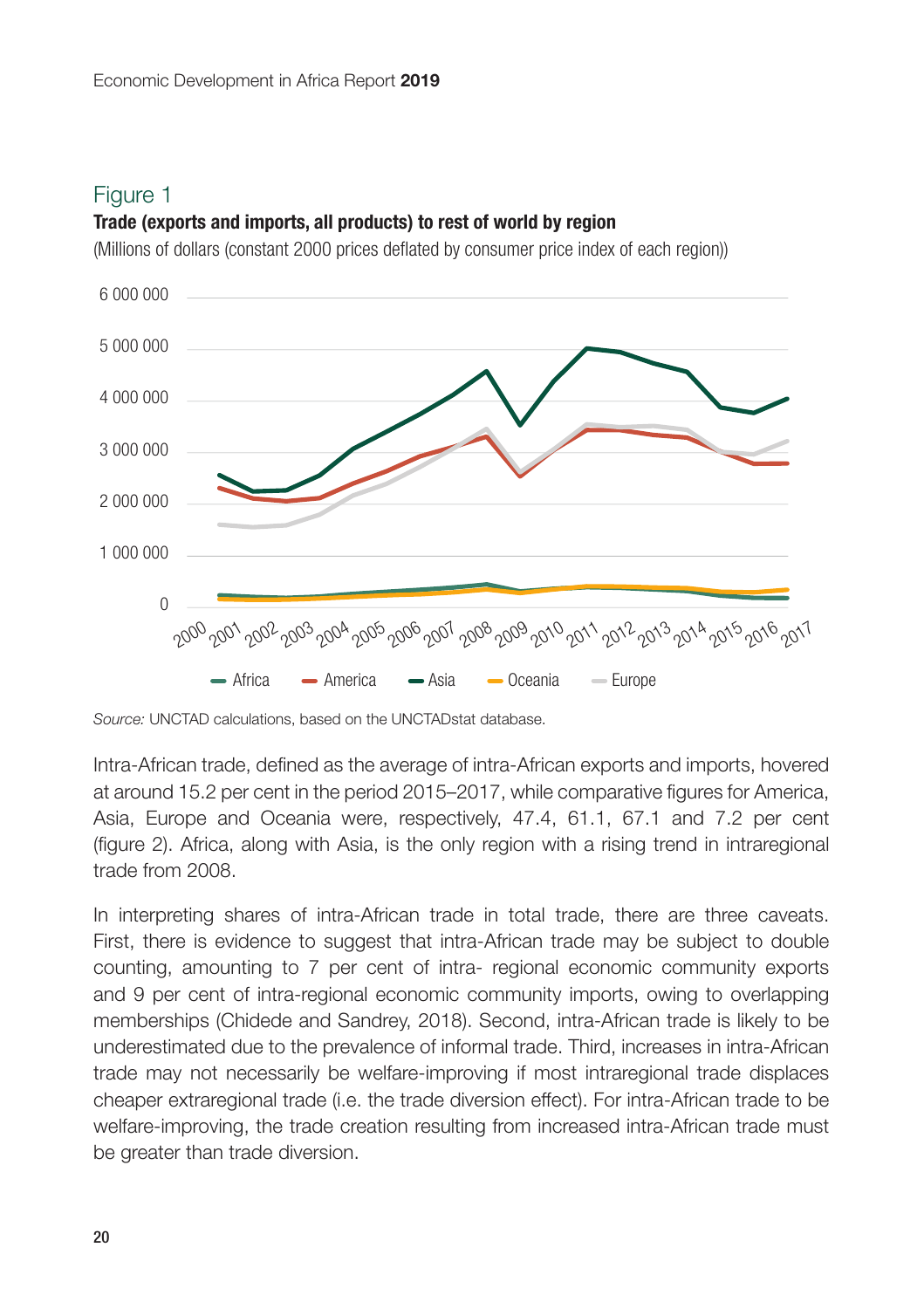

**Intraregional merchandise trade (all products) by region** 

Source: UNCTAD calculations, based on data from Harvard University, 2018.

There are eight regional economic communities in Africa, yet the share of intra-African trade remains low, at around 14.8 per cent in 2017. Figure 3 shows a comparison of levels of trade in the communities. In 2016, intra-regional economic community trade was highest in SADC (\$34.7 billion), followed by CEN–SAD (\$18.7 billion), ECOWAS (\$11.4 billion), COMESA (\$10.7 billion), AMU (\$4.2 billion), EAC (\$3.1 billion), IGAD (\$2.5 billion) and ECCAS (\$0.8 billion). With regard to the share of intra-regional economic community trade in total trade in Africa, in 2016, there were deeper levels of integration in SADC (84.9 per cent), followed by COMESA (59.5 per cent), CEN–SAD (58.4 per cent), ECOWAS (56.7 per cent), AMU (51.8 per cent), IGAD (49.0 per cent), EAC (48.3 per cent) and ECCAS (17.7 per cent).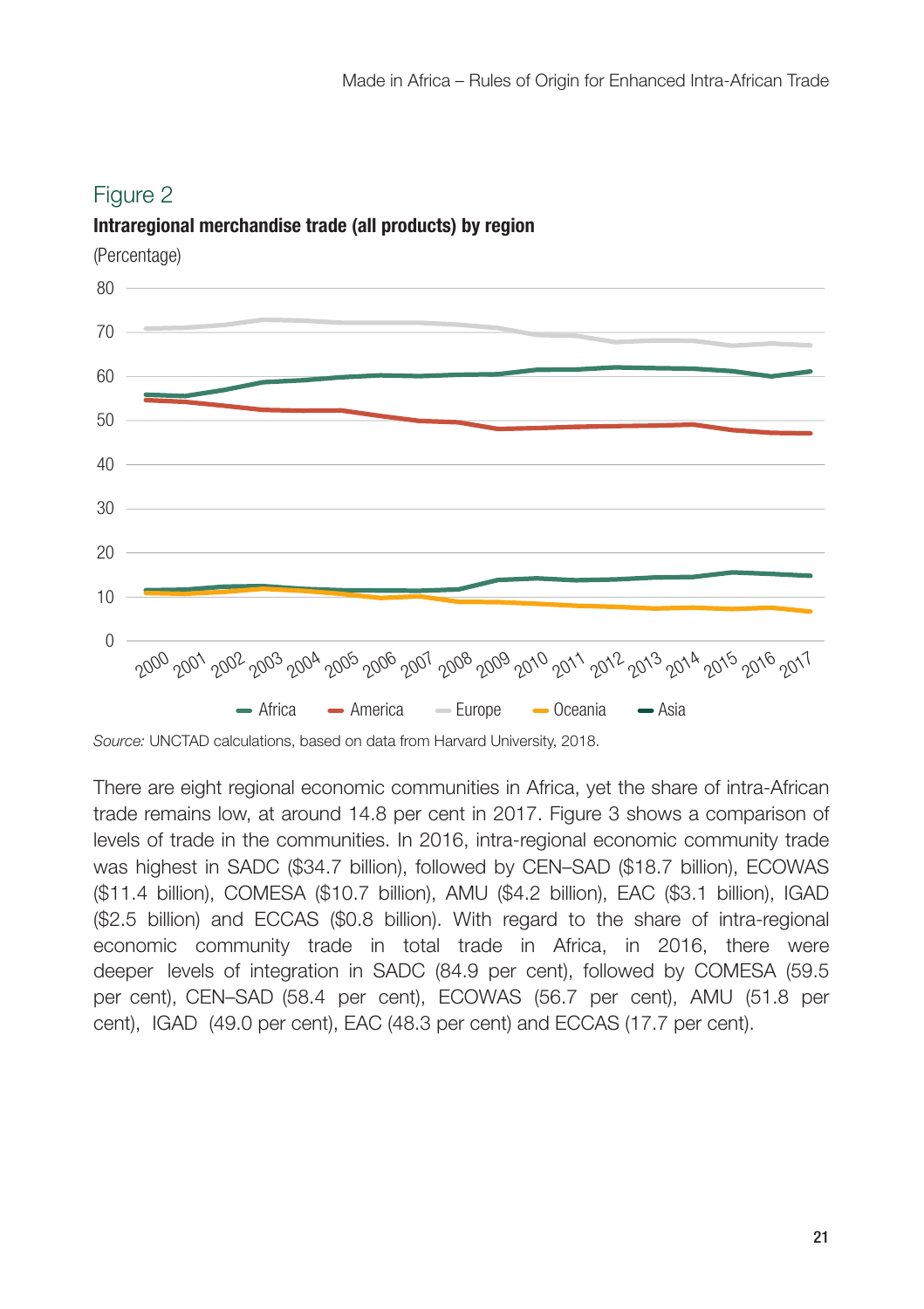#### **Intra-regional economic community trade in Africa, 2010–2012 and 2014–2016**

(Billions of dollars and percentage of total African trade)



Source: UNCTAD calculations, based on data from Harvard University, 2018.

The level of intra-regional economic community trade in Africa differs between communities, reflecting economic factors such as differences in stages of industrial and economic development and degrees of complementarity in production structures; differences in the state of political relations among member countries; and varying levels of political commitment towards the implementation of the agreements underpinning the regional economic communities. Progress towards the regional integration of Africa has been uneven to date, with some countries fairly well integrated at the regional and/ or subregional level and others much less so. The 10 leading intra-African exporters in 2015–2017 were Swaziland (70.6 per cent), Namibia (52.9 per cent), Zimbabwe (51.6 per cent), Uganda (51.4 per cent), Togo (51.1 per cent), Senegal (45.6 per cent), Djibouti (41.9 per cent), Lesotho (39.9 per cent), Kenya (39.3 per cent) and Malawi (38.3 per cent). The 10 countries with the lowest share of exports were Chad (0.2 per cent), Guinea (1.6 per cent), Eritrea (2.3 per cent), Equatorial Guinea (3.5 per cent), Cabo Verde (3.6 per cent), Angola (3.9 per cent), Libya (4.5 per cent), Guinea Bissau (4.7 per cent), Liberia (5.1) and Algeria (5.5 per cent).7

<sup>7</sup> UNCTAD calculations, based on the UNCTADstat database.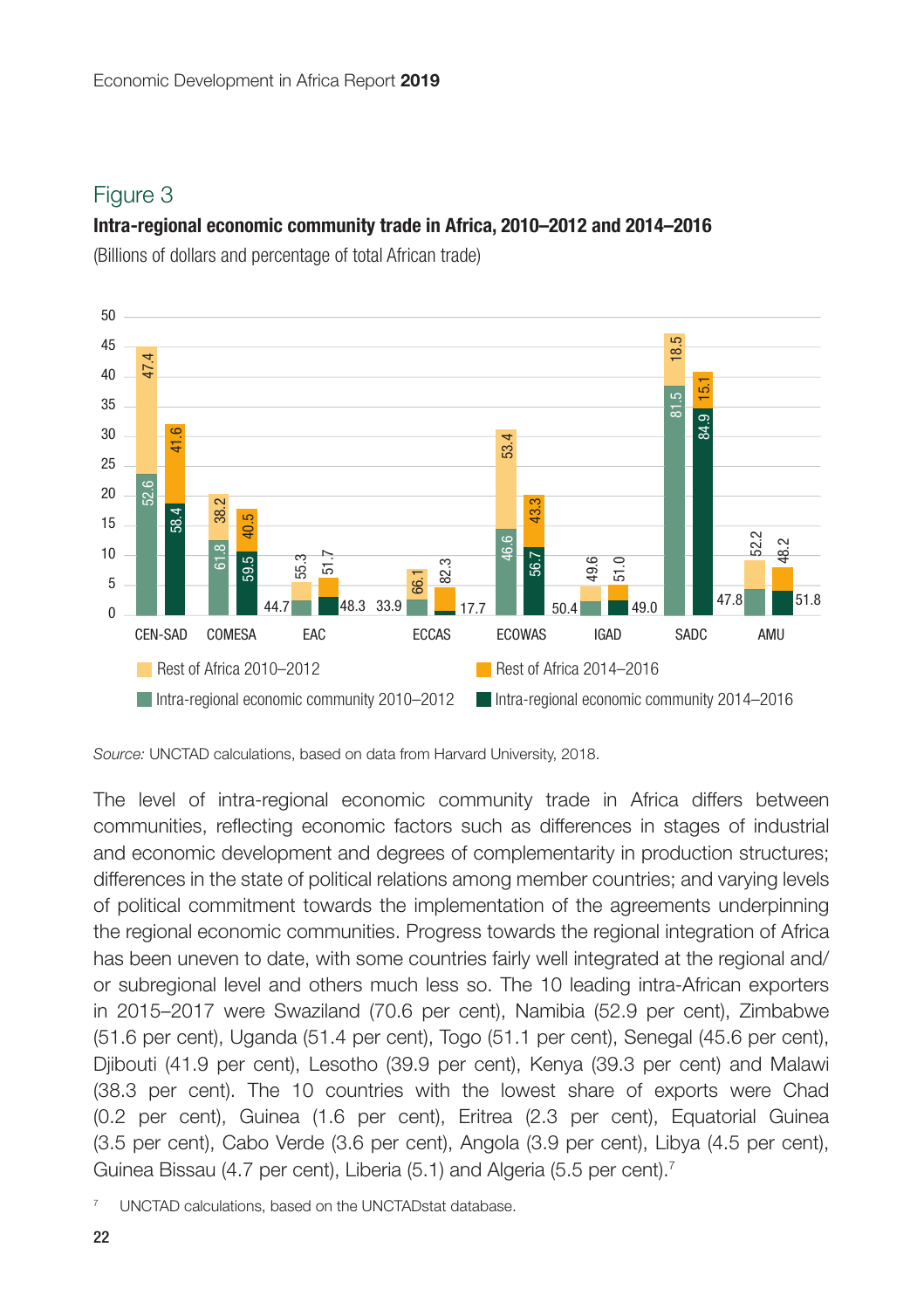

Countries that have more diversified exports tend to have higher shares of intra-African exports than countries that have less diversified exports. Simple correlation coefficient calculations between the shares of intra-African exports and UNCTAD product concentration indices at the country level for the period 2015–2017 show a negative association of 0.53.<sup>8</sup> This indicates that the more concentrated the index, the lower the share of intra-African exports in total exports for a given country. Diversifying the range of goods produced within countries in Africa creates greater possibilities for intraregional trade.

With regard to the product and sectoral composition of intra-African trade, the continental market remains limited in size, yet intra-African exports appear to be more diversified and less primary commodity-dependent than exports from Africa to the rest of the world. Mineral products (petroleum, ores, etc.) account for 33 per cent of intra-African exports and constitute 50 per cent of total exports from Africa to the rest of the world (figure 4). The concentration of exports to the rest of the world on mineral products is also markedly evident at the regional economic community level. At the aggregate level, in 2015–2017, exports of manufactures accounted for 45 per cent of intra-African exports, but only 20 per cent of exports from Africa to the rest of the world.

With regard to product complexity, Hausmann and Hidalgo (2011) state that the process of economic development involves the accumulation of capabilities or productive

The UNCTAD product concentration index shows the degree to which the exports and imports of individual economies or groups of economies are concentrated on a few products rather than being distributed in a more homogeneous way across several products. The correlation coefficient was statistically significant at a 1 per cent level.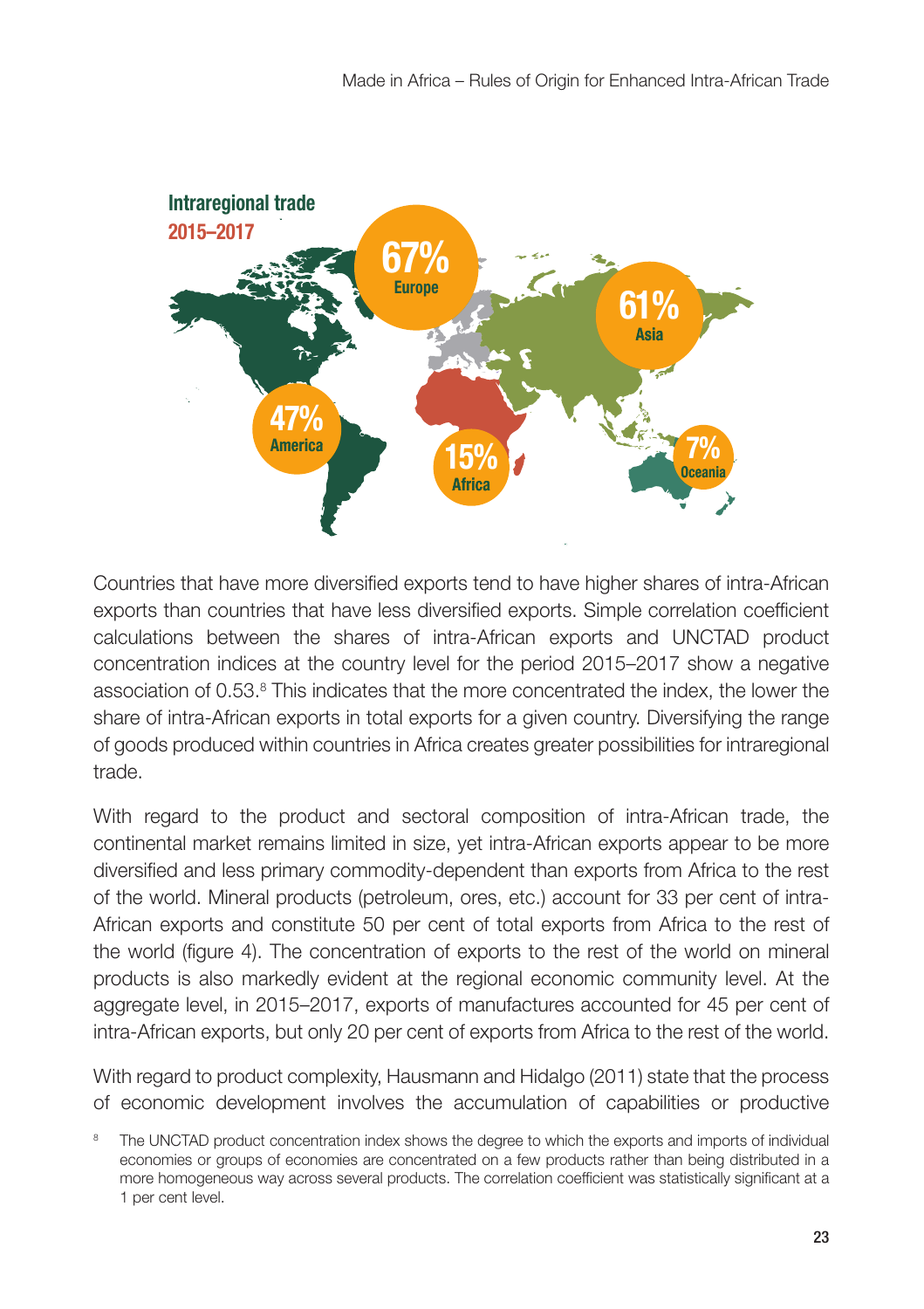#### Economic Development in Africa Report **2019**

knowledge that allows a country to produce a diverse range of increasingly complex products. Products differ by the level of complexity that is required for their production. Higher levels of complexity are strongly correlated with a higher level of income in a country, and variations in economic complexity in certain products can be predictors of future overall growth for a country. Countries that increase the production and trade of products with an above average complexity, are more likely to experience higher growth in the future. Given the economic complexity of each economy, a product complexity index can be derived by comparing, for a given product, the complexity of the country producing that product. The product complexity index can infer information about a country's productive capabilities from its export basket, helping to explain differences in GDP per capita between countries and to predict economic growth.

Figure 5 shows the average trade-weighted product complexity index for all countries in Africa in 2010–2012 and in 2014–2016 for trade within Africa and with the rest of the world. The line shows the 45-degree angle; countries above this line have a higher product complexity in their trade flows within Africa than with the rest of the world. As shown in the figure, this is true for most countries in Africa in both periods. This is coherent with the well-established finding that intra-African trade is more intensive in manufactures than trade between Africa and the rest of the world; the latter is dominated by primary commodities. Manufactures in general have higher levels of product complexity than primary commodities. The Democratic Republic of the Congo, Djibouti, the Niger and Seychelles are notable exceptions in both periods. The African Continental Free Trade Area is expected to lead to an increase in intra-African trade flows, and African trade flows could therefore increase in products of relatively higher complexity, which could in turn lead to potentially higher economic growth in the future.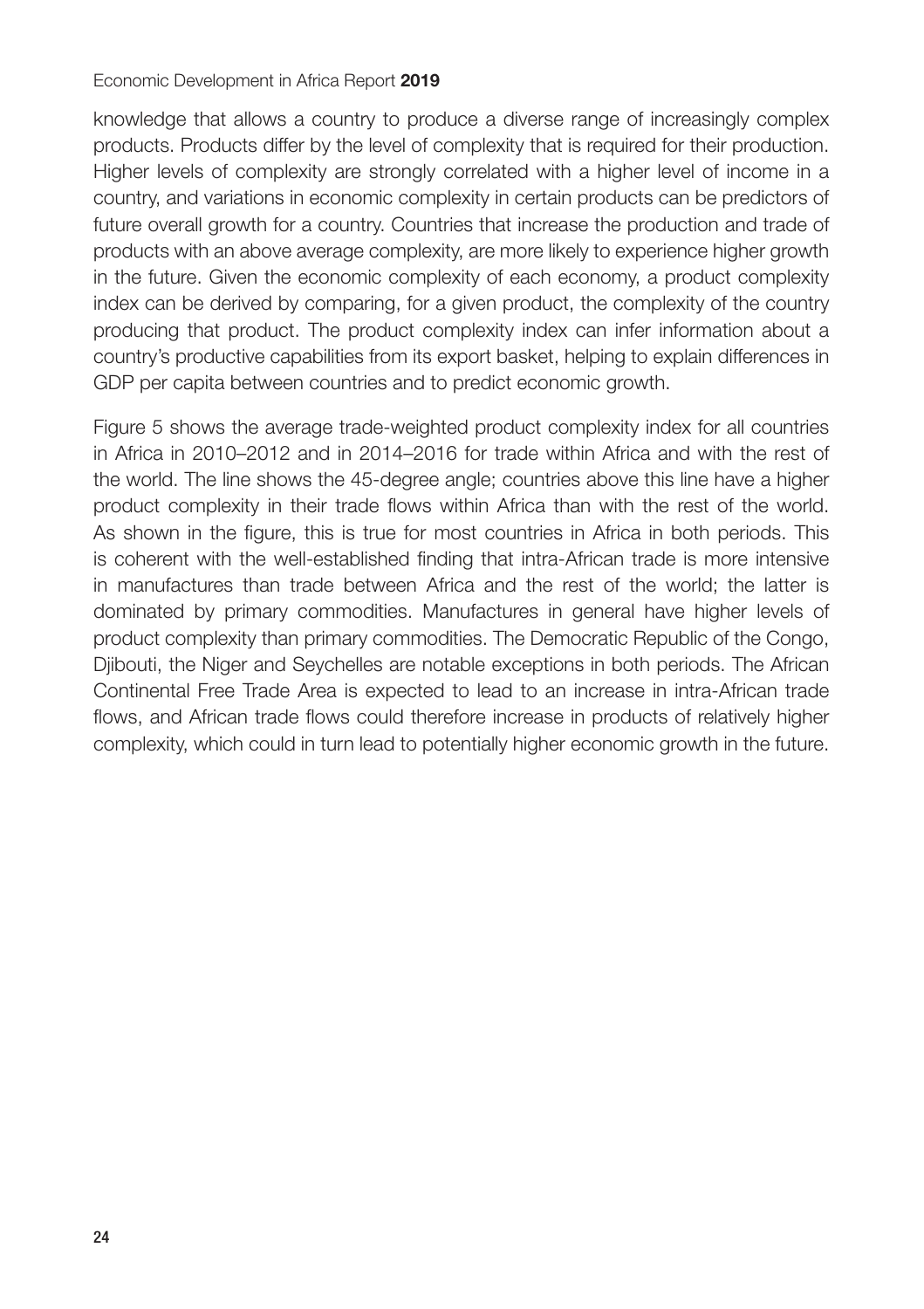

**Composition of exports from Africa, 2014–2016 average**

(Percentage)

Source: UNCTAD calculations, based on data from Harvard University, 2018. Note: Exports at Harmonized Commodity Description and Coding System (HS) four-digit level.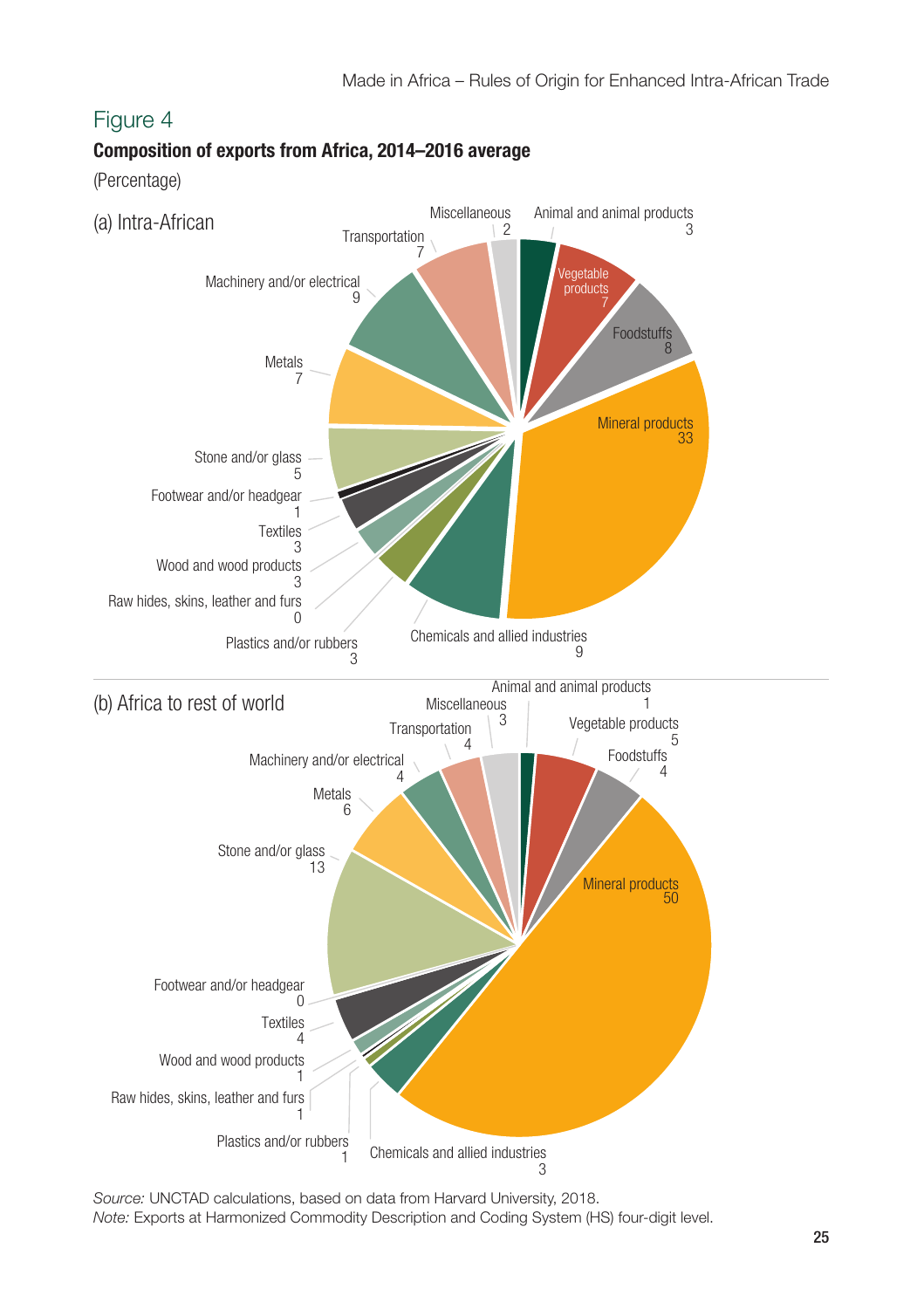**Product complexity index, weighted by trade flows, 2010–2012 and 2014–2016**



Source: UNCTAD calculations, based on data from Harvard University, 2018.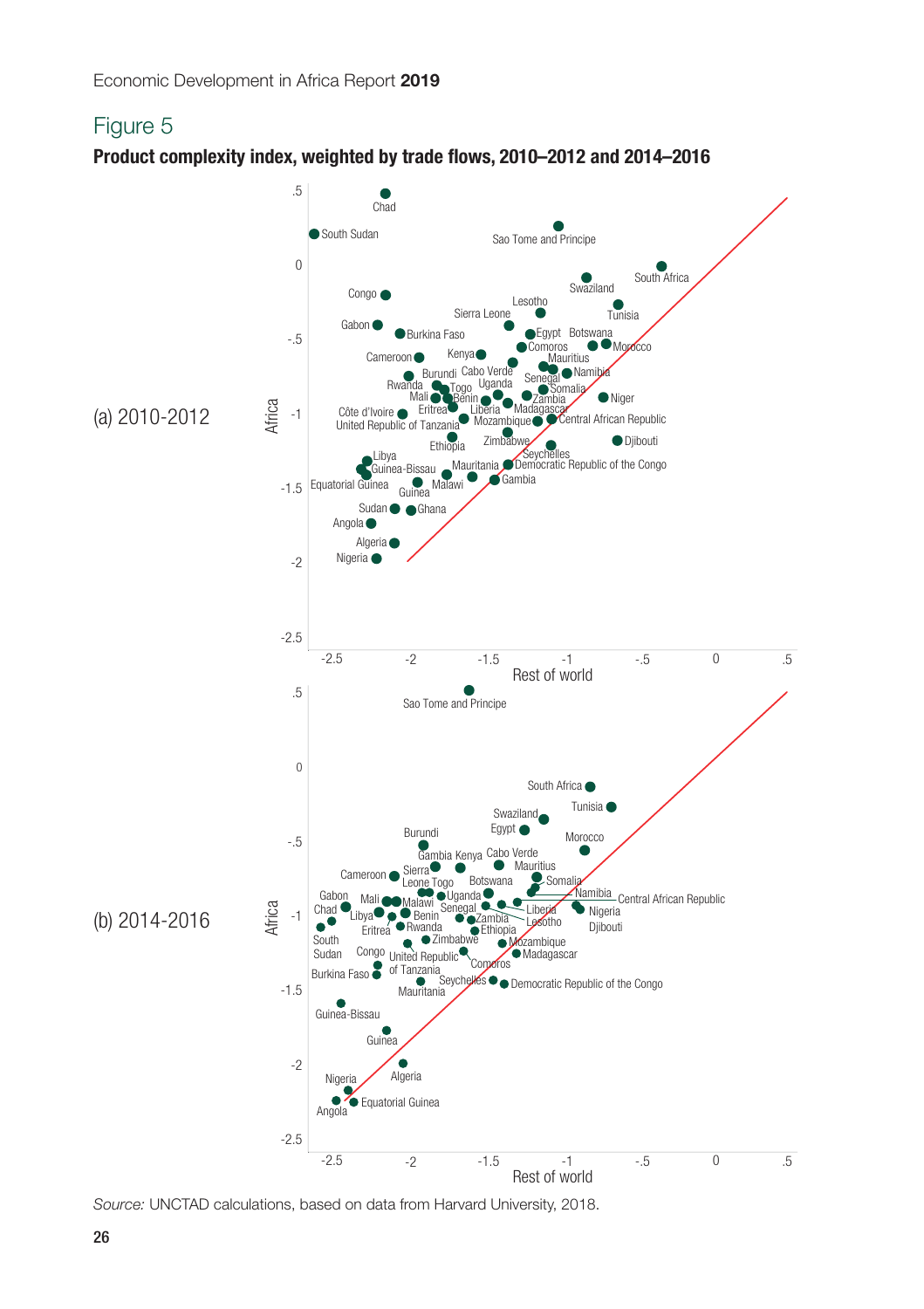The economic complexity index provides "a rank of countries based on how diversified and complex their export basket is. Countries that are home to a great diversity of productive know-how, particularly complex specialized know-how, are able to produce a great diversity of sophisticated products".<sup>9</sup> The index provides a measure of the ability of a country to apply knowledge to produce a range of diversified goods that are complex. Based on the data available for 31 countries in Africa in 2016, the leading 10 countries on the index were Tunisia, Egypt, South Africa, Mauritius, Uganda, Namibia, Mali, Morocco, Senegal and Kenya. Simple correlation coefficient calculations between the economic complexity index and manufacturing value added per capita (at constant 2010 dollars) in the 31 countries show a statistically significant (at a 1 per cent level) positive association of 0.53. In general, countries that have higher levels of manufacturing value added per capita have a higher economic complexity index score. This result is to be expected, given that the manufacturing sector involves the production of more complex products than the non-manufacturing sector. For countries with higher levels of manufacturing development, this suggests a greater initial role in leading in the development of regional value chains on the continent.

There is significant scope to enhance inter-regional economic community trade in Africa. Most of the African trade in regional economic communities takes place either within communities (intra-regional economic community trade) or with another community, rather than being fairly distributed across the remaining communities (inter-regional economic community trade). Trade interactions among the eight communities tend to be concentrated among a few groups, and there is scope to enlarge inter-regional economic community trade. The African Continental Free Trade Area can provide a platform of dialogue and negotiations across all eight regional economic communities, allowing communities to increasingly trade with one another to accelerate harmonization and coordination among them, as stipulated in the objectives of the Abuja treaty, and to strengthen their roles as building blocks of the African Continental Free Trade Area.

The African Continental Free Trade Area can boost intra-African trade by increasing the economic viability of industrialization on the continent and accelerating structural transformation, with commensurate positive effects on product diversification. The development of regional value chains in Africa depends on the implementation of national and regional industrial policies that promote diversification in the range of goods produced, both intermediate and final. The higher the level of product diversification in Africa, and the more cost competitive the production relative to external competitors, the greater the incentives for countries in Africa to implement and enforce rules of origin incentivizing the sourcing of inputs within Africa. Without adequate levels of product diversification and competitiveness, the expected benefits of rules of origin may be

9 See http://atlas.cid.harvard.edu/learn/glossary.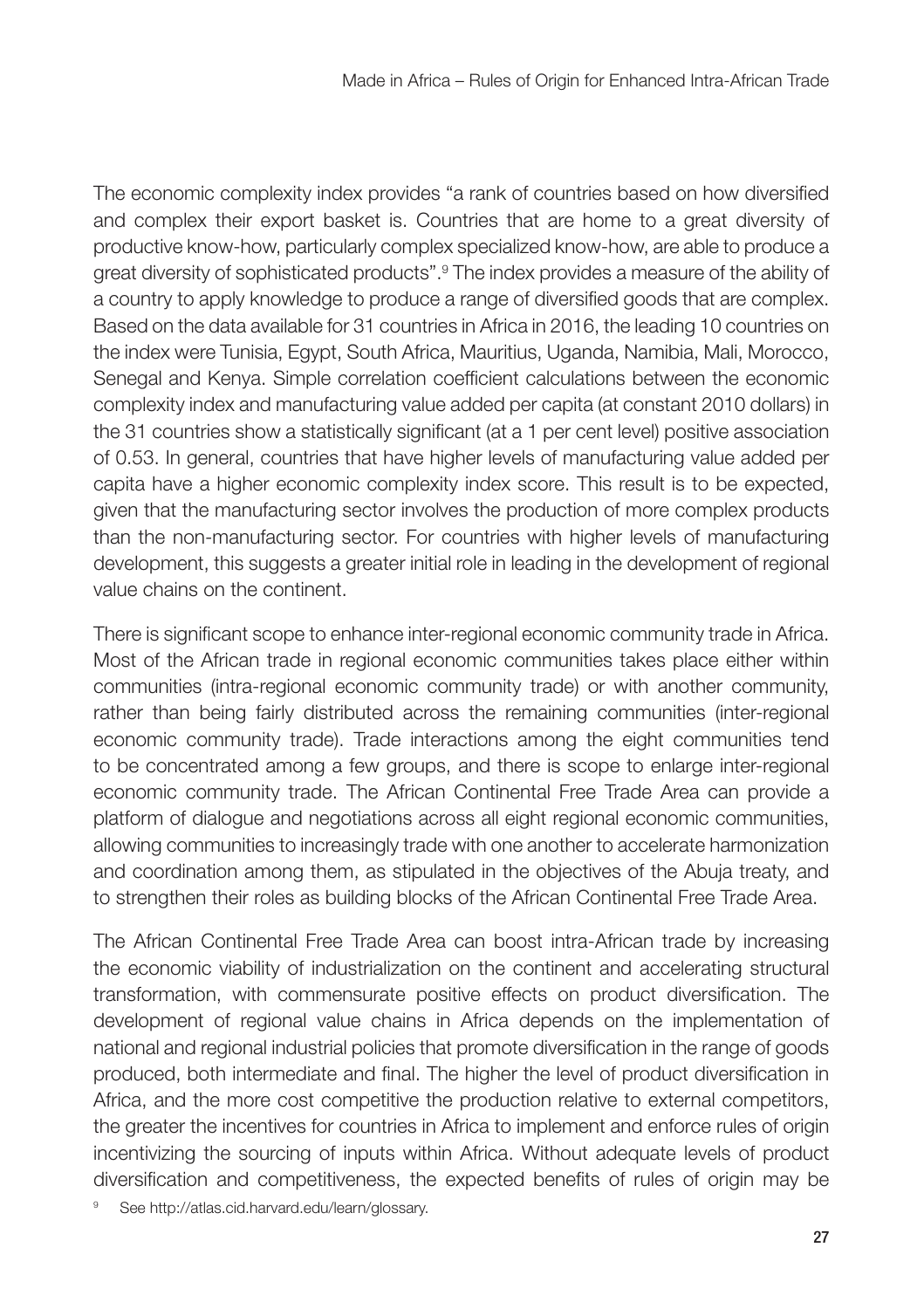diminished, given that producers in Africa may find it cheaper to source inputs abroad or find it difficult to source the inputs they need within the relevant regional trade area to engage in production.

Building industrial productive capacities and competitiveness takes time. In the short term, therefore, rules of origin that are too restrictive (i.e. requiring a large portion of inputs to be sourced from within a regional trade area or imposing several stages of transformation to allow member countries to qualify for reduced duties) can deter regional trade or create trade diversion, that is, divert trade from less costly suppliers from outside a regional trade area to costlier supplies within. Therefore, rules of origin should be less restrictive and less complex at the initial stages of implementation of the Agreement Establishing the African Continental Free Trade Area, as many member countries have weak institutional capacities, low levels of competitiveness and limited capabilities to participate in regional value chains due to insufficient productive capacities for supplying sourced inputs. Simplified, flexible and lenient rules of origin are needed, in particular for LDCs in Africa, in the early stages, to help kickstart regional industrial production. The rules of origin regime can increase in complexity and restrictiveness gradually, once member countries have reached a threshold level of competitiveness and productive capacities, whereby they can satisfy the eligibility criteria set by more complex rules of origin to qualify for preferential treatment.

At higher levels of competitiveness, product sophistication and product diversification, more complex and restrictive rules of origin can boost regional trade, accelerate the development of regional value chains and ensure that a larger share of the value added and rents created during production is retained within a regional trade area. The degree of complexity and restrictiveness in rules of origin should consider the levels of product diversification, sophistication and competitiveness in member countries; too restrictive and complex rules of origin at low levels of regional productive capacities can provide incentives to member countries to trade outside a regional trade area rather than within. Such incentives may be greater for small and/or low-income countries such as LDCs, in which productive capacities and competitiveness levels may be lower. For example, LDCs, with assistance from UNCTAD, have expressed concerns at WTO about the challenges they face in complying with rules of origin under duty-free, quota-free schemes (WTO, 2014). One concern relates to the design of rules of origin not having followed developments in world trade. Their design should be context specific, that is, specific to the time, sector and industry, since the design of rules of origin should consider the specificities of the product sector to which they will apply and the constraints faced by firms in the sector, including challenges arising from changing regional and global environments. Such factors will influence the costs of compliance with rules of origin.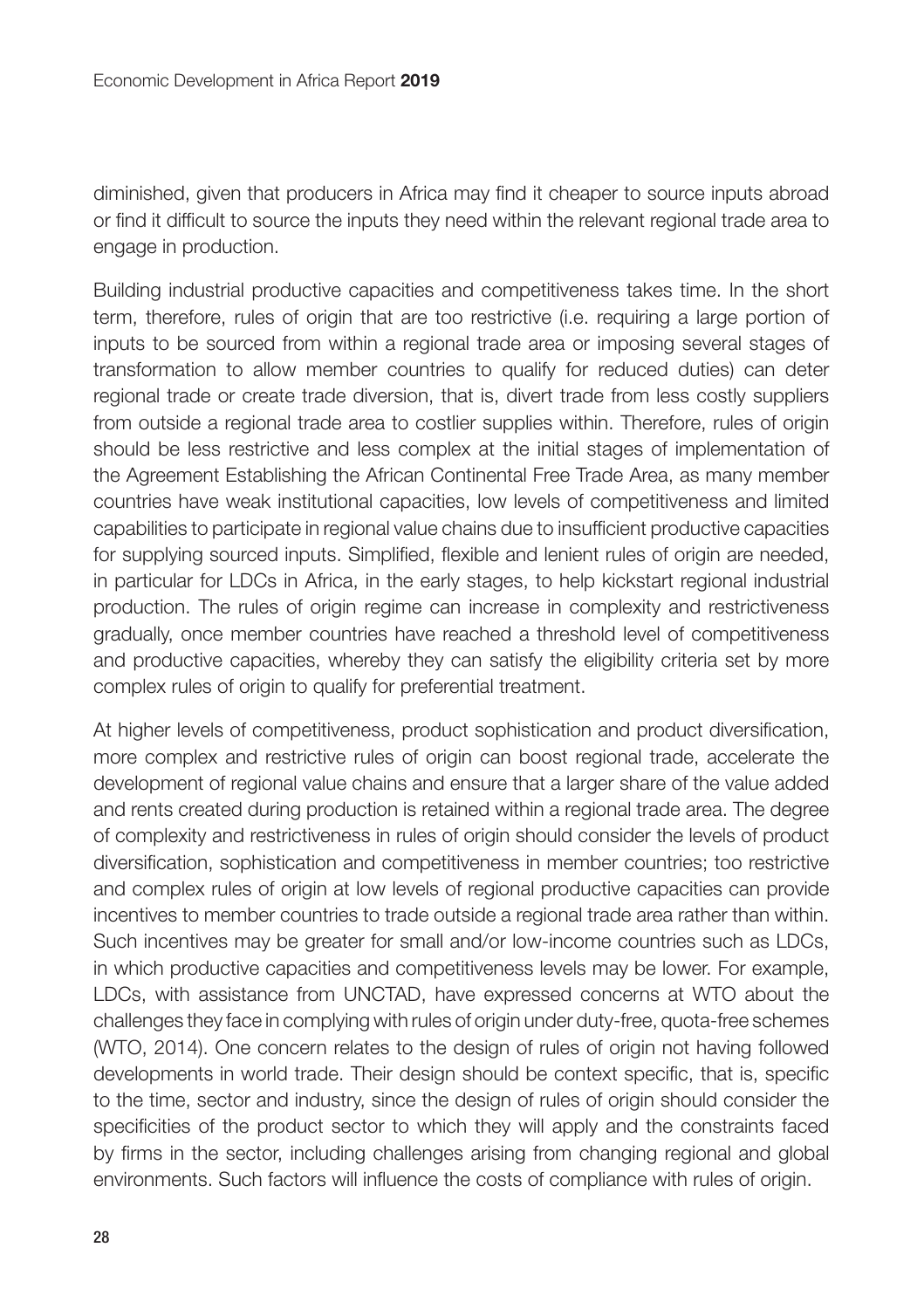#### 1.3.1 Key impediments to trade in Africa

The gains from the African Continental Free Trade Area can potentially be numerous, but are not automatic. One of the major goals is to boost intra-African trade. Besides the challenges of implementing the Agreement Establishing the African Continental Free Trade Area and progressively liberalizing tariffs on goods, there are obstacles to trade in Africa independent of tariff liberalization. The major impediments to trade have been identified in the Action Plan for Boosting Intra-African Trade of the African Union, which states that "the growth of intra-African trade has been constrained by a number of factors. These include differences in trade regimes; restrictive customs procedures, administrative and technical barriers; limitations of productive capacity; inadequacies of trade‐related infrastructure, trade finance and trade information; lack of factor market integration; and inadequate focus on internal market issues" (African Union, 2013).

There are three major categories of obstacles to intra-African trade, namely, weak productive capacities and limited economic diversification, which constricts the range of intermediate and final goods that can be traded and potentially inhibits the fuller development of regional value chains; tariff-related trade costs, associated with the slow implementation of the tariff liberalization schedules underpinning free trade agreements; and high non-tariff-related trade costs that hamper the competitiveness of firms and economies in Africa. Such high trade costs, related to business and trade facilitation, can be explained in terms of the hard and soft infrastructure deficits in Africa that have an impact on transport and transit costs and at-the-border and behind-the-border costs (UNCTAD, 2009; United Nations Economic Commission for Africa et al., 2017). They can also be explained in terms of non-tariff measures that act as non-tariff barriers. Non-tariff measures refer to regulations officially issued by a country that may affect trade, even in cases where the main objective is not to regulate trade but, for example, to ensure safety and quality. Non-tariff barriers are cost-increasing obstacles to trade and should be removed to enhance trade and integration. Not all non-tariff measures are non-tariff barriers, and vice versa. Rules of origin fall within the category of non-tariff measures. According to Brenton (2011), complex rules of origin can be a significant constraint on trade, a substantial burden on customs and a hindrance to trade facilitation, while the nature of the rules of origin can undermine the stated intentions of preferential trade agreements. Many of these obstacles are the results of policies that can be altered. Each category of obstacles is discussed in turn in this section.

#### Weak productive capacities

Addressing supply-side constraints and weak productive capacities is a policy imperative in Africa to boost intraregional trade through the development of regional value chains.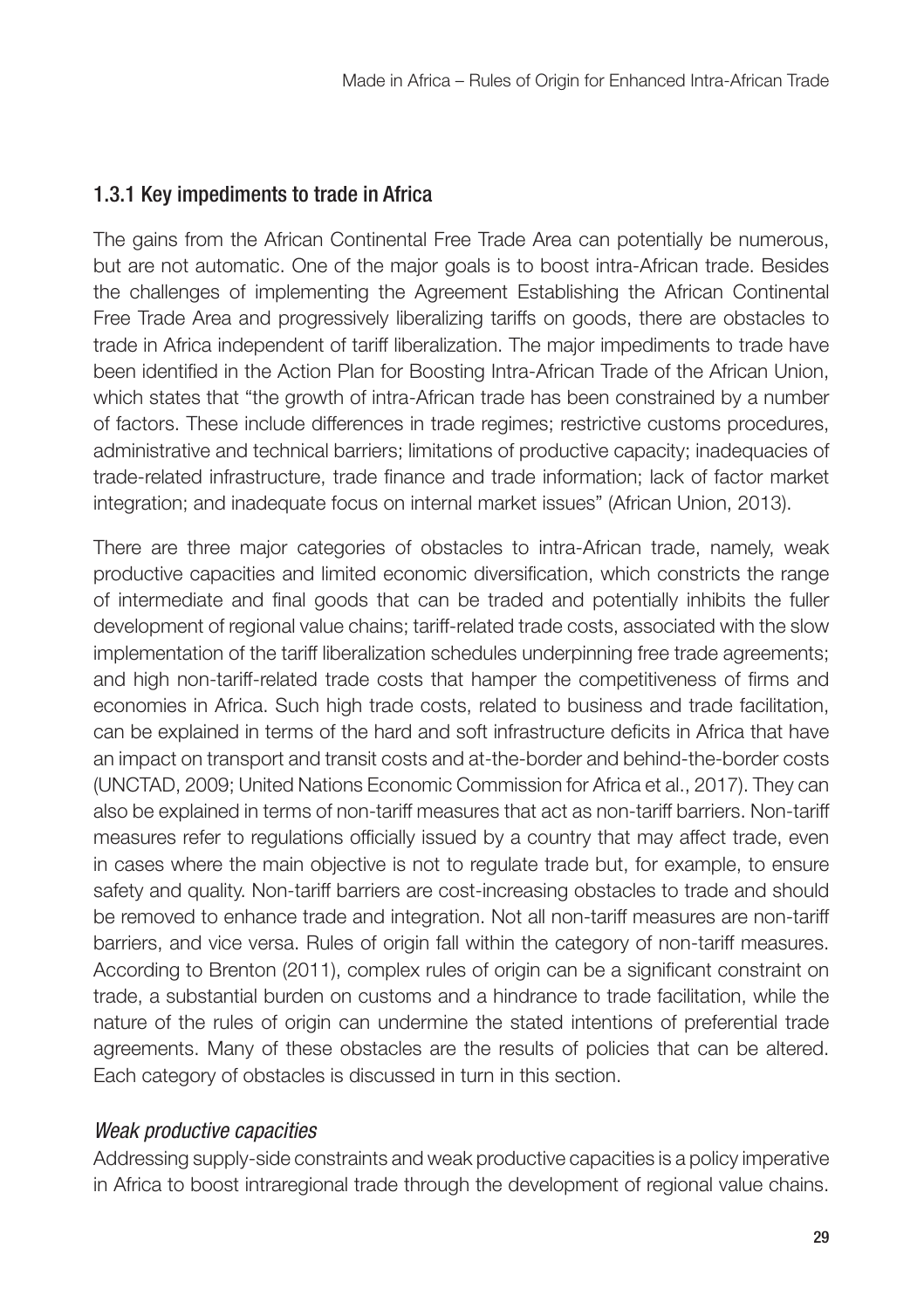Such chains can be a critical vehicle for spreading the economic benefits of African trade (e.g. jobs in the formal sector and gains from manufacturing) to a wider set of countries, if they participate in such value chains and gain opportunities to upgrade technologically and move up within the value chains. The potential for converting primary commodities in Africa, including agricultural materials, into industrially processed finished products within regional value chains remains largely untapped. The Action Plan for Boosting Intra-African Trade of the African Union includes a productive capacities cluster with the objective of creating "regional and continental value chains/complementarity, to increase local production/trade in goods produced in Africa" (African Union, 2013).

#### **Intra-regional economic community tariffs 2014–2016 average**



#### Tariff-related trade costs

Advances in trade liberalization are being made across all regional economic communities (United Nations Economic Commission for Africa et al., 2017). However, the liberalization of tariffs within communities has been slower than scheduled, due in part to human and institutional capacity constraints in trade policy implementation, and also to a lack of operationalization of regional economic community agreements. According to the Abuja treaty, all regional economic communities should have established a common external tariff within customs unions and fully functional free trade agreements by end-2017. This has not yet occurred. For example, among all communities, ECCAS has the lowest share of intraregional trade in its total trade in Africa and would need to reduce on average 66 per cent of its tariff lines on intra-ECCAS tariffs to zero. In the other communities, the proportion of tariff lines on intraregional tariffs that have yet to be reduced to zero are 90 per cent in ECOWAS, 85 per cent in SADC, 78 per cent in IGAD, 51 per cent in AMU, 45 per cent in COMESA and zero in EAC, which has the highest share of intraregional trade in total trade in Africa among all communities. On average, applied tariff rates to intra-regional economic community members amount to 7.4 per cent in CEN–SAD, 5.6 per cent in ECOWAS, 3.8 per cent in SADC, 2.6 per cent in AMU, 1.89 per cent in COMESA, 1.86 per cent in ECCAS, 1.80 per cent in IGAD and zero in EAC (United Nations Economic Commission for Africa et al., 2016). However, reducing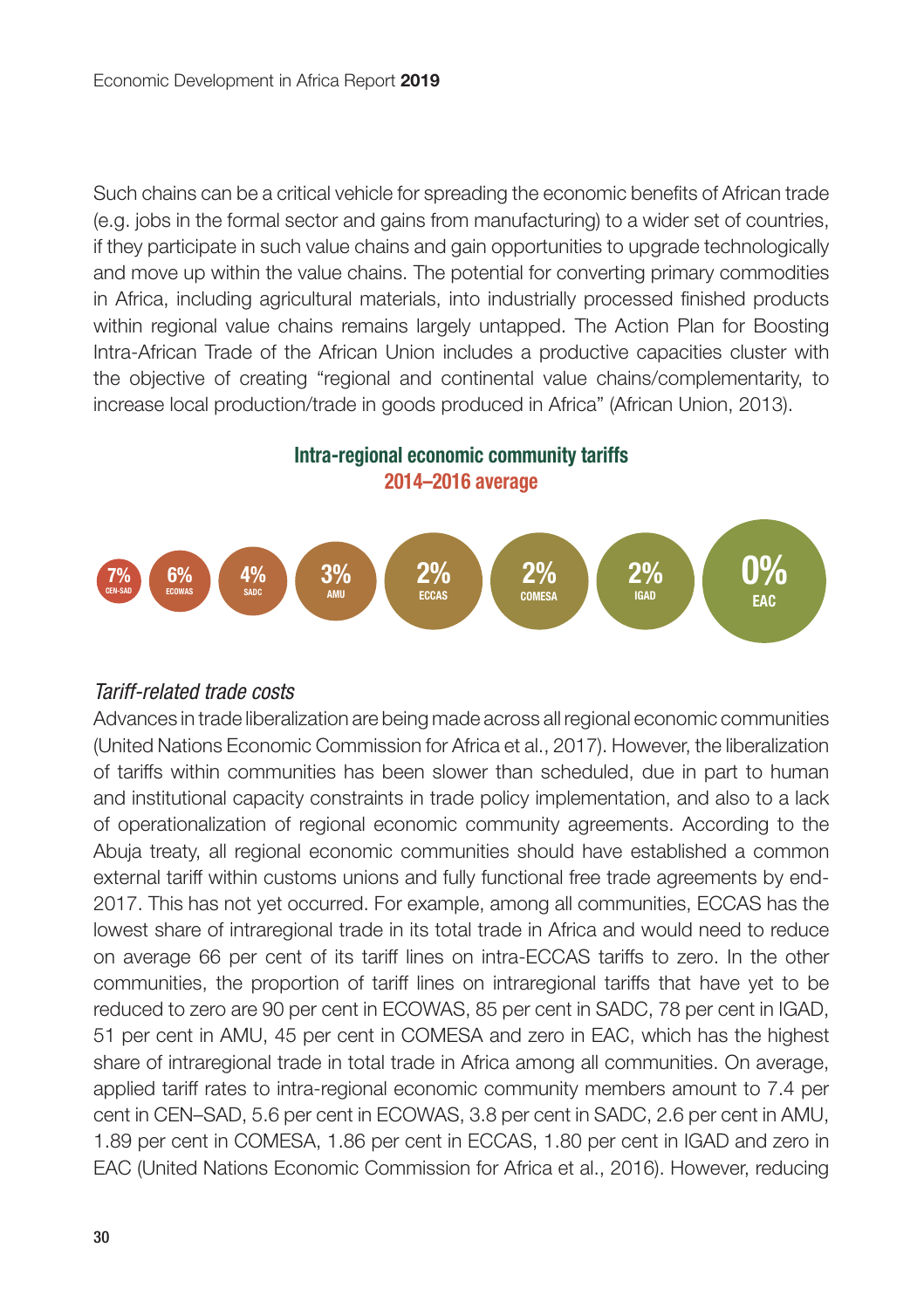tariffs among regional economic community members or among countries in Africa will not automatically result in increased intra-regional economic community and intra-African trade. Some member countries, as exporters, may not fully utilize the preferential tariff lines under which tariffs have been reduced, because their export supply capacities in these lines are weak; their preferential tariff margin for exports is nullified by high nontariff trade costs, making production and trade under these lines unattractive; or the costs of compliance with the rules of origin associated with these lines are too high.

#### Non-tariff barriers

There is a growing literature on the positive effects that trade facilitation reforms can have on intraregional and global trade due to the impact on reducing trade transaction costs (Organization for Economic Cooperation and Development, 2005; United Nations Economic Commission for Africa, 2018; United Nations Economic Commission for Africa et al., 2017; WTO, 2015). According to WTO, trade costs in developing countries can be equivalent to applying a 219 per cent ad valorem tariff on international trade and, even in high-income countries, the same product could face an ad valorem equivalent of 134 per cent in trade costs (WTO, 2015). It is estimated that full implementation of the Agreement on Trade Facilitation could reduce trade costs globally by between 9.6 and 23.1 per cent, with the highest average reduction in trade costs in countries in Africa and LDCs, in excess of 16 per cent (WTO, 2015). Broadly defined, trade facilitation reforms should encompass policies to reduce trade transaction costs that result from customs administrations, documentary requirements and border procedures, as well as policies for creating an enabling environment for trade that include behind-the-border policy reforms, improvements in transport infrastructure (roads, rails, ports, airports, etc.) and reduced bureaucracy and corruption (United Nations Economic Commission for Africa et al., 2017).

Non-tariff barriers can act as a significant hindrance to international and regional trade and offset expected gains from tariff reductions to firms. For example, while the average applied rate of tariff protection in Africa is 8.7 per cent, other obstacles have been found to increase the cost of African trade by an estimated 283 per cent (Sommer et al., 2017). Non-tariff barriers raise trade and transaction costs for businesses. Countries in Africa face large trade costs, associated with their hard and soft infrastructure deficits (in energy, transport, information and communications technology, logistics performance, etc.), complex customs and administrative procedures and other obstacles to moving goods across borders and delivering them to the final point of sale. Several studies have estimated the impact of trade facilitation reforms on international trade and trade in Africa and found positive results. For example, Portugal-Pérez and Wilson (2012) show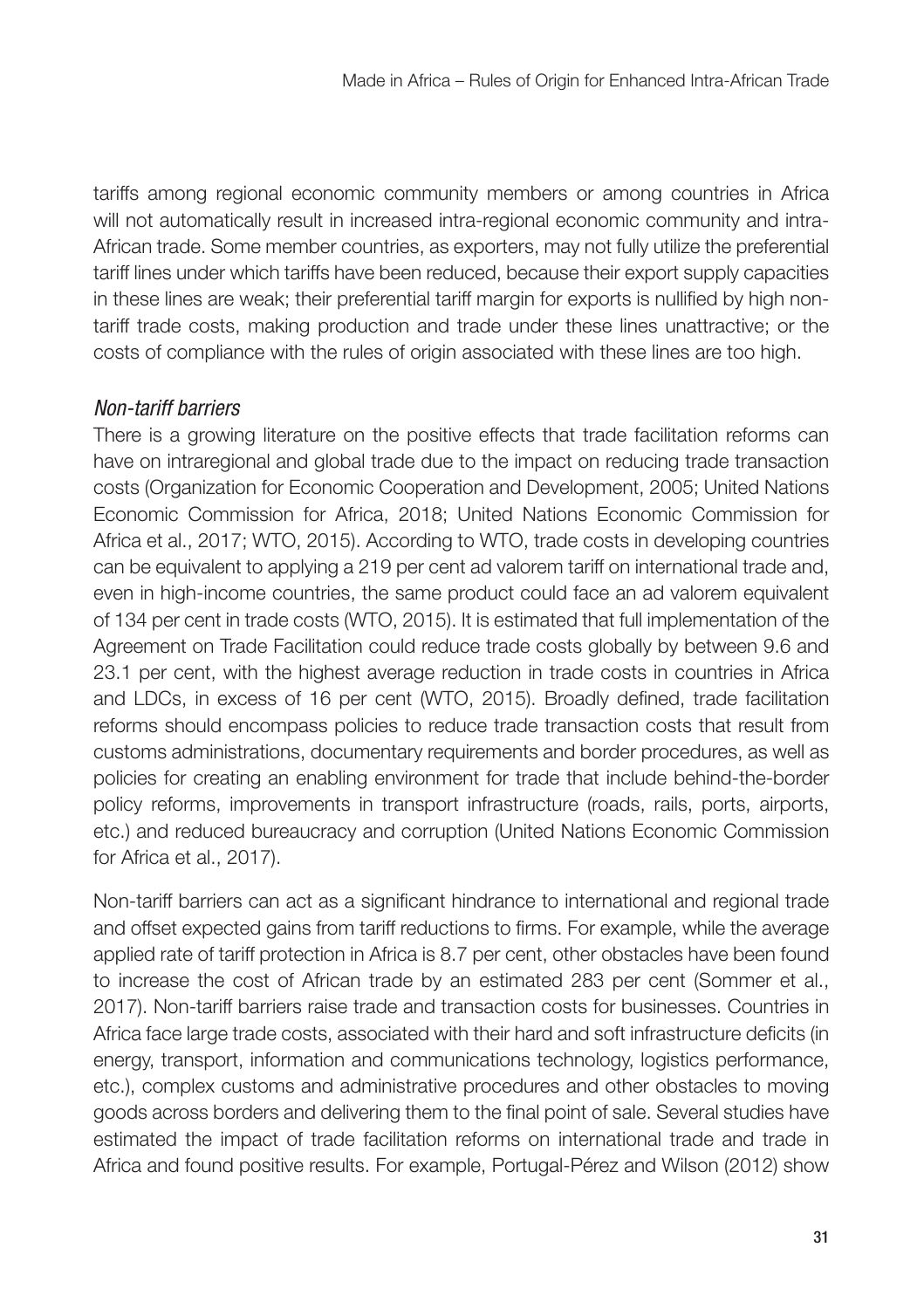that trade facilitation reforms improve the export performance of developing countries, in particular when they target investment in physical infrastructure and regulatory reform to improve the business environment. Freund and Rocha (2011) examine the effects of transit, documentation and ports and customs delays on exports from Africa and find that transit delays have the most economically and statistically significant effect on exports. For example, UNCTAD has noted the additional costs that poor transport and transit facilitation impose on the competitiveness of exports from Ethiopia; the labour costs of making a T-shirt in Ethiopia are one third of the costs in China, yet the logistics expenses of exporting the shirt mean that, in international markets, a shirt made in Ethiopia sells for the same price as a shirt made in China (UNCTAD, 2018e).

Calculations by the Economic Commission for Africa, based on a computable general equilibrium model, indicate that under the African Continental Free Trade Area, intra-African trade could increase from 10.2 per cent in 2010 to 15.5 per cent in 2022 but, if matched by improved trade facilitation and tariff reductions, such trade could more than double in the same period, to 21.9 per cent (United Nations Economic Commission for Africa, 2015; Mevel and Karingi, 2012). The Agreement Establishing the African Continental Free Trade Area, in annex 5 of the protocol on trade in goods, presents a general categorization of sources of non-tariff barriers (not all of which should be systematically removed) as follows: Government participation in trade and restrictive practices tolerated by Governments; customs and administrative entry procedures; technical barriers to trade; sanitary and phytosanitary measures; specific limitations; and charges on imports. Rules of origin are treated separately in annex 2. Annex 5 provides for a mechanism for the identification, categorization and progressive elimination of nontariff barriers within the African Continental Free Trade Area and institutional structures for the elimination of non-tariff barriers, reporting and monitoring tools and the facilitation of resolution of identified non-tariff barriers.

Countries in Africa tend to perform less well with regard to most indicators of trade facilitation relative to other regions. A comparison of sub-Saharan Africa with other regions and the world with regard to selected trade facilitation indicators is shown in figure 6. Sub-Saharan Africa has the highest cost to export compared with all other regions, as well as the highest cost to import, except for Latin America and the Caribbean, based on border compliance, and South Asia, based on documentary compliance.

Comprehensive and reliable data on non-tariff measures in Africa and their conversion to ad valorem equivalents is ongoing, yet some estimates are available and show that rates that can be as high as 14 per cent for vegetables, 11.4 per cent for beverages and tobacco, 11.3 per cent for machinery and 11.1 per cent for optical and medical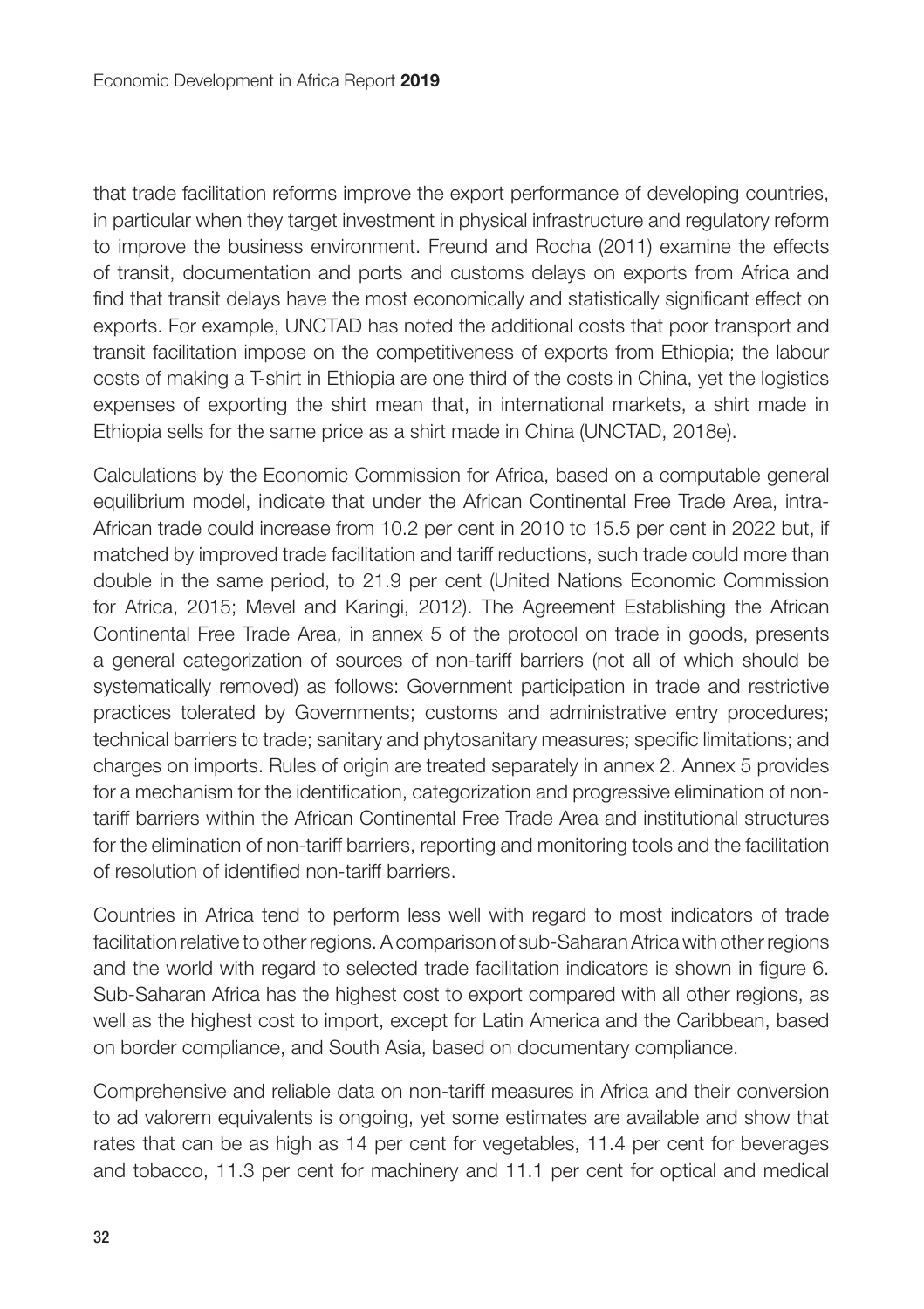devices (figure 7). Further, the impacts on trade, output, employment and income of reducing non-tariff measures are found to be positive in all countries in SADC and, depending on the initial trade flows and the magnitude and scope for removing the trade distorting effects of non-tariff measures, national exports can increase by up to 2.2 per cent (UNCTAD, 2016a). Efforts to enhance the regulatory convergence of trade regulations or the elimination of non-tariff measures need to be in parallel with the process of liberalizing market access conditions in the African Continental Free Trade Area. For example, UNCTAD has worked with several regional economic communities on non-tariff measures and non-tariff barriers and on developing systems to identify and remove non-tariff barriers and to promote mutual recognition or convergence (UNCTAD, 2016c).

#### Figure 6

#### **Cost to import and export: Selected trade facilitation indicators by region, 2016**



(Dollars)

Source: UNCTAD calculations, based on the World Development Indicators Database of the World Bank. Note: The data cover sub-Saharan Africa separately from North Africa as the latter is included in the Middle East. The cost measure is the fees levied on a 20-foot container in dollars. All fees associated with completing the procedures to import or export goods are included, including costs for documents, administrative fees for customs clearance and technical control, customs broker fees, terminal handling charges and inland transport costs. The cost measure does not include tariffs or trade taxes; only official costs are recorded.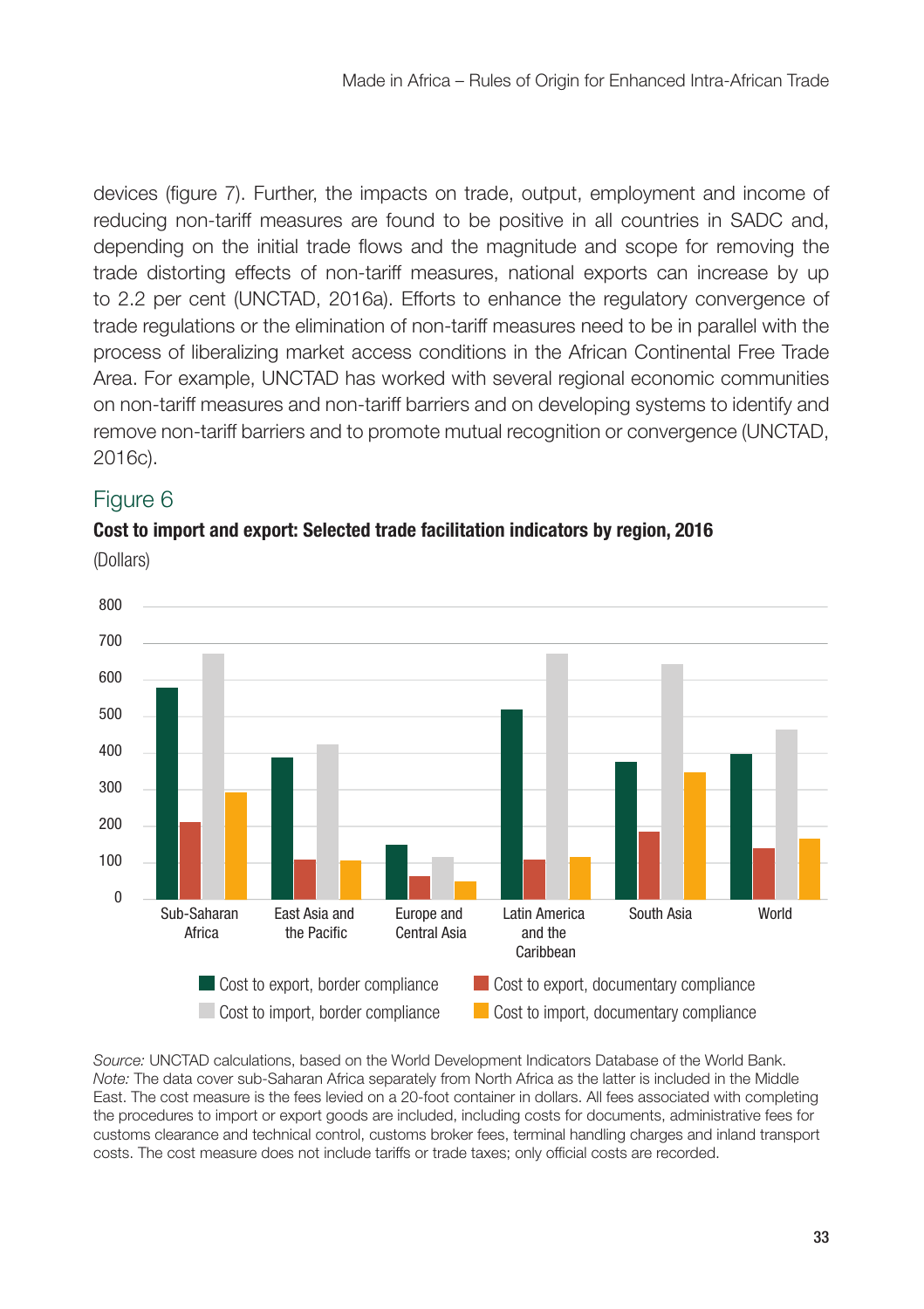Evidence based on surveys conducted by the International Trade Centre in 23 developing countries (13 in Africa) and LDCs in the period 2010–2013 indicates that for manufactured products, 35 per cent of the most difficult non-tariff measures applied by partner countries to manufacturing exports concern rules of origin and the related documentation. The stringency or complexity of rules of origin in industry appear much more difficult to comply with than rules of origin in agriculture (International Trade Centre, 2015). The most frequent complaints registered on the non-tariff barriers reporting, monitoring and eliminating mechanism of the Tripartite Free Trade Agreement relate to rules of origin (11 per cent of filed complaints).<sup>10</sup> For exporters, complying with rules of origin represents an additional cost to production, and for importers, enforcing compliance with rules of origin can exceed the capacities of weak customs administrations.

#### Figure 7

#### **Ad valorem equivalents of non-tariff measures in Africa**

(Percentage)



Source: UNCTAD, 2015a.

<sup>10</sup> See www.tradebarriers.org.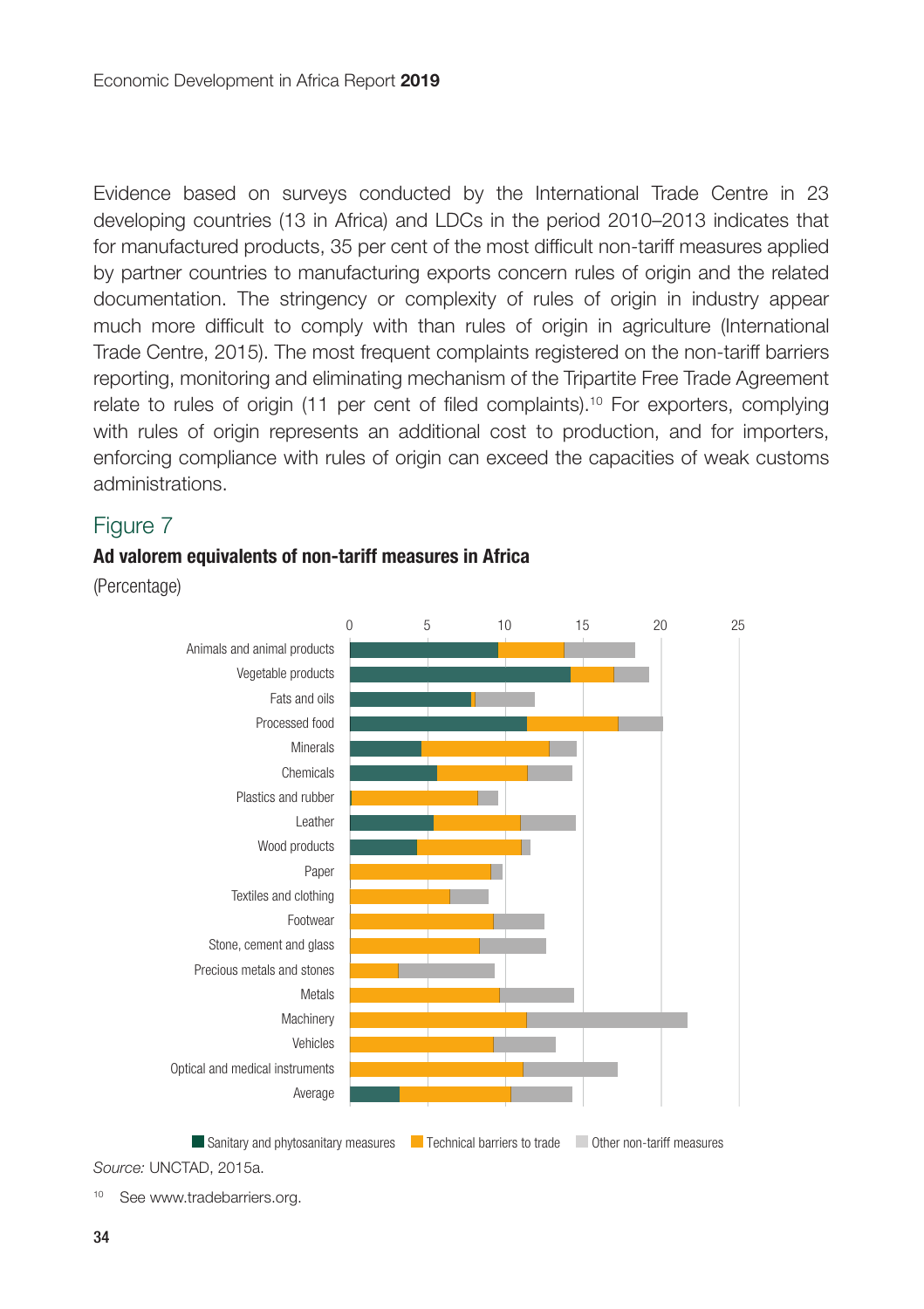The establishment of online platforms through which businesses can register complaints about non-tariff barriers has been a welcome development among regional economic communities and in several countries in Africa, including Uganda, the United Republic of Tanzania and EAC. However, while mechanisms are in place to report non-tariff barriers, they may be ineffective or demanding, discouraging the reporting of non-tariff barriers by the private sector (Calabrese and Mendez-Parra, 2016).

Addressing the costliness to the private sector of complying with and enforcing the different types of rules of origin, as well as dealing with the consequences to intra-African trade of the non-recognition and non-application of rules of origin, should be at the core of the continent's agenda for eliminating the trade costs of non-tariff barriers, to ensure that the static and dynamic gains from the African Continental Free Trade Area are fully reaped. Such gains are discussed in section 1.4.

## 1.4 Potential gains for Africa from the African Continental Free Trade Area

The African Continental Free Trade Area presents opportunities for Africa, yet the translation of such opportunities into tangible socioeconomic benefits is contingent on the containment of a set of risks and on addressing implementation challenges (see chapter 4).

Traditional trade theory posits that free trade areas lead to both trade creation and trade diversion, with the former often outweighing the latter and generating, overall, a net positive effect on economic welfare (Viner's theory). Trade creation refers to increased levels of trade coming from members of a free trade agreement area due to the removal of tariff and non-tariff barriers and to better exploitation of comparative advantages, economies of scale and productivity enhancing resource allocation. This increases economic welfare if a trade partner is the low-cost provider in the first instance under the most-favoured nation clause. Trade diversion occurs when trade is diverted from more efficient third-party suppliers to the benefit of higher-cost producers under the free trade agreement, leading to reductions in economic welfare. However, trade diversion is not always welfare-reducing, for example, if there is a sudden cessation of imports from third parties. Simulations by Mevel and Karingi (2012) show that the removal of tariffs, supplemented by trade facilitation in the African Continental Free Trade Area, could lead to trade creation effects that are stronger than trade diversion effects, with intra-African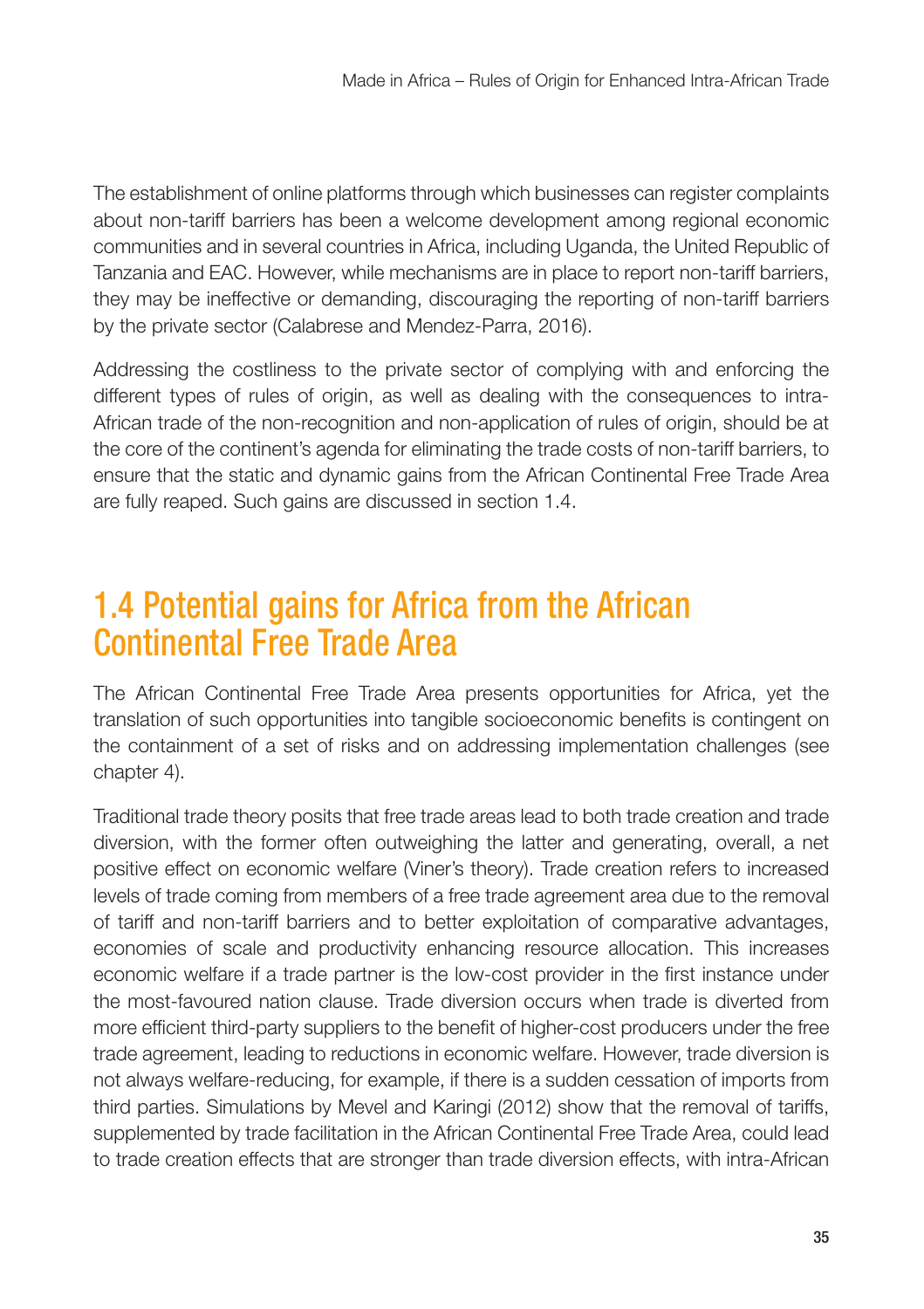trade estimated to increase by 52.3 per cent or \$34.6 billion in 2022, compared with a baseline scenario of not having a free trade area. The simulations also indicate that the real wages of unskilled workers may rise, accompanied by a slight shift in employment from the non-industrial to the industrial sector (Mevel and Karingi, 2012).

There are also static and dynamic gains to the preferential trade liberalization underpinning the African Continental Free Trade Area. Static gains arise from short-term increases in economic welfare, and dynamic gains arise from competitive pressures that lead to long-term productivity gains. Competitive pressures provide incentives to producers to improve on their offers through innovation and technological upgrading and to build dynamic comparative advantages to perform better than the competition. The African Continental Free Trade Area, through preferential trade liberalization, could generate long-term increases in consumer and economic welfare through increased competition and faster innovation.

There will be short-term adjustment costs in the African Continental Free Trade Area, as labour, capital and resources are reallocated across sectors, yet most studies concur that the long-term benefits will outweigh such costs (UNCTAD, 2018f). Short-term adjustment costs include temporary job losses among groups in the labour force that will need to redeploy from shrinking economic sectors towards expanding sectors, in addition to lost tariff revenues for Governments, requiring more domestic resources. Long-term economic benefits will arise from unleashing the potential of regional value chains to foster industrialization, promote technological sophistication, boost economic growth and create decent jobs in the formal sector.

Some examples of potential gains from the opportunities presented by the African Continental Free Trade Area are discussed in this section.

#### 1.4.1 Increased competitiveness of firms in Africa and boosting of intra-African trade and investment

The African Continental Free Trade Area is expected to provide momentum towards the consolidation of regional economic communities and the Tripartite Free Trade Agreement, with more communities having to align themselves to the provisions and obligations in the Agreement Establishing the African Continental Free Trade Area. Under the assumption that tariffs and non-tariff barriers will be reduced more quickly for members of regional economic communities and members in Africa, compared with non-members, such tariff and non-tariff barrier reductions should benefit intra-African trade by giving companies in Africa a boost to their competitiveness. New markets in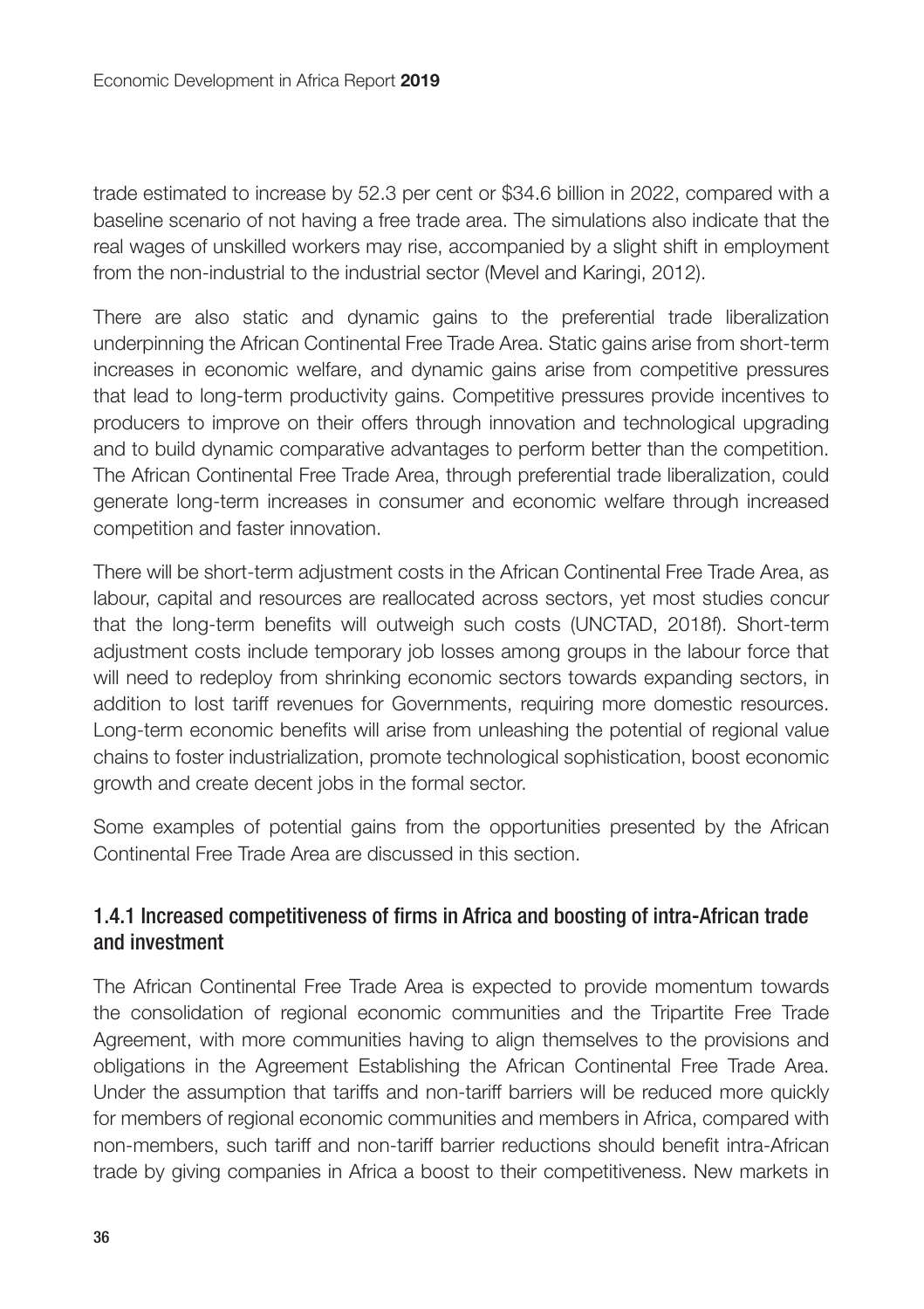Africa will be created for African firms, as long as, inter alia, they are able to benefit from preferential trade margins compared with foreign competitors, highlighting the crucial role of the enforcement of rules of origin in this regard; the objectives in article 4 of the Agreement, including those on trade facilitation measures, are met; and the Action Plan for Boosting Intra-African Trade of the African Union is effectively implemented. Increased intra-African trade in the short-term can have a positive effect on intra-African investment in a range of areas, from infrastructure and services to technology. As the gains from the African Continental Free Trade Area become more visible and tangible to economic operators and the perceptions of long-term benefits improve, the incentives to invest in regional economic communities and on the continent strengthen, leading to a mutually reinforcing relationship involving higher levels of trade and investment, coupled with positive spillover effects on innovation and firm and industry-level productivity.

#### 1.4.2 Improved business and investment climate that attracts foreign direct investment and fosters linkages between foreign and local firms

The implementation of article 15 of the Agreement Establishing the African Continental Free Trade Area and annex 4 on trade facilitation can lead to significant reductions in the indirect and invisible costs (World Economic Forum et al., 2009) of doing business in Africa. As tariffs and non-tariff barriers decline on the continent, there will be increased competitive pressures on firms in Africa to compete in non-price dimensions such as quality and differentiated marketing strategies based on branding that may involve, for example, the use of geographical indicators of origin and voluntary sustainability standards. The private sector may make a greater demand on Governments to improve on the investment climate and for States to scale up support to national entrepreneurial systems. Improvements in the business and investment climate, matched by stronger State support for entrepreneurs, could attract a larger volume of foreign direct investment and offer opportunities to local firms to engage in equity and non-equity forms of investment with foreign firms. The enforcement of article 4 of annex 4, requesting parties to promptly publish trade facilitation information on the Internet in a non-discriminatory and easily accessible manner, and other articles of the Agreement that emphasize the disclosure of information and transparency in guiding business transactions, can reduce sources of uncertainty and concern for both domestic and foreign investors. This can provide incentives for higher levels of domestic and foreign investment.

#### 1.4.3 Economic growth and structural transformation

Regional integration can serve as a launch pad for building industrial capabilities in Africa and intensifying African trade in manufactured goods. The advent of digitalization and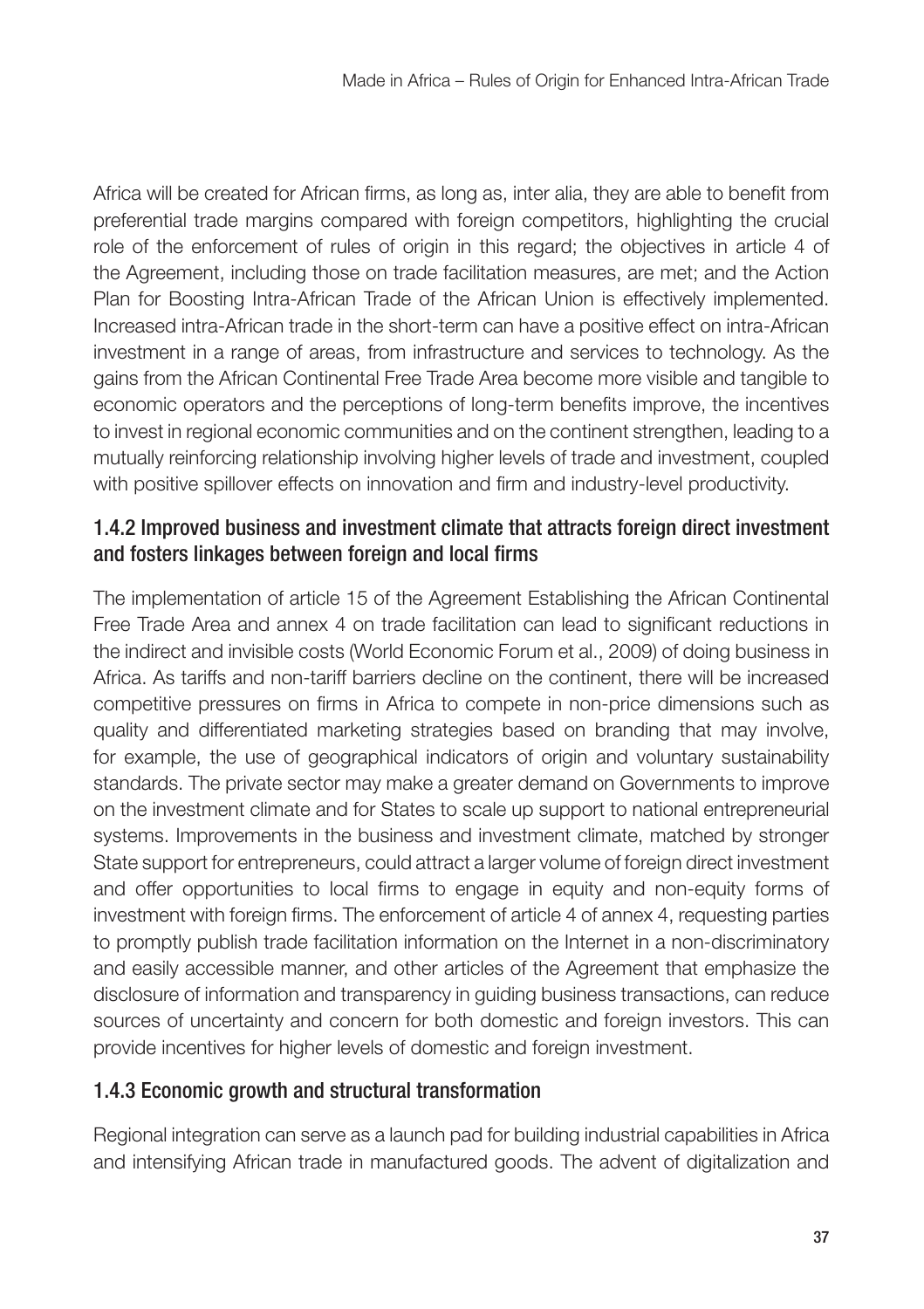electronic commerce and the future potential application of additive technologies such as three-dimensional printing could transform the manufacturing and entrepreneurial landscape in Africa, generating opportunities for the customized mass-production of a range of consumer and intermediate goods by firms in Africa (Bolaky, 2019). If regional economic communities implement regional industrial policies and individual countries implement national industrial policies, supported by the implementation of the Accelerated Industrial Development for Africa initiative by the African Union, the African Continental Free Trade Area has the potential to act as a catalyst for manufacturing and industrial development in Africa and to drive inclusive structural transformation. Africa currently has the youngest population in the world. Harnessing this demographic dividend necessitates employment and entrepreneurship strategies, underpinned by structural transformation and the creation of marketable opportunities, which the African Continental Free Trade Area can provide.

#### 1.4.4 Participation of small and medium-sized enterprises in regional and global value chains

If the African Continental Free Trade Area acts as a catalyst for industrialization on the continent and supports the development of regional value chains in manufacturing and agro-industry, gains can accrue to the private sector in Africa, as it taps into investment and commercial opportunities in these sectors. The development of regional value chains can also stimulate local entrepreneurship. Gains can accrue to SMEs in Africa, provided their insertion into regional value chains is facilitated by targeted public policies within SME development strategies (UNCTAD, 2018c).

#### African Continental Free Trade Area **creates new and larger markets for SMEs to grow**



Many SMEs in Africa have low chances of survival and expansion due to a range of constraints that affect their profitability (International Trade Centre, 2017; UNCTAD, 2018c). In the African Continental Free Trade Area, the creation of new and larger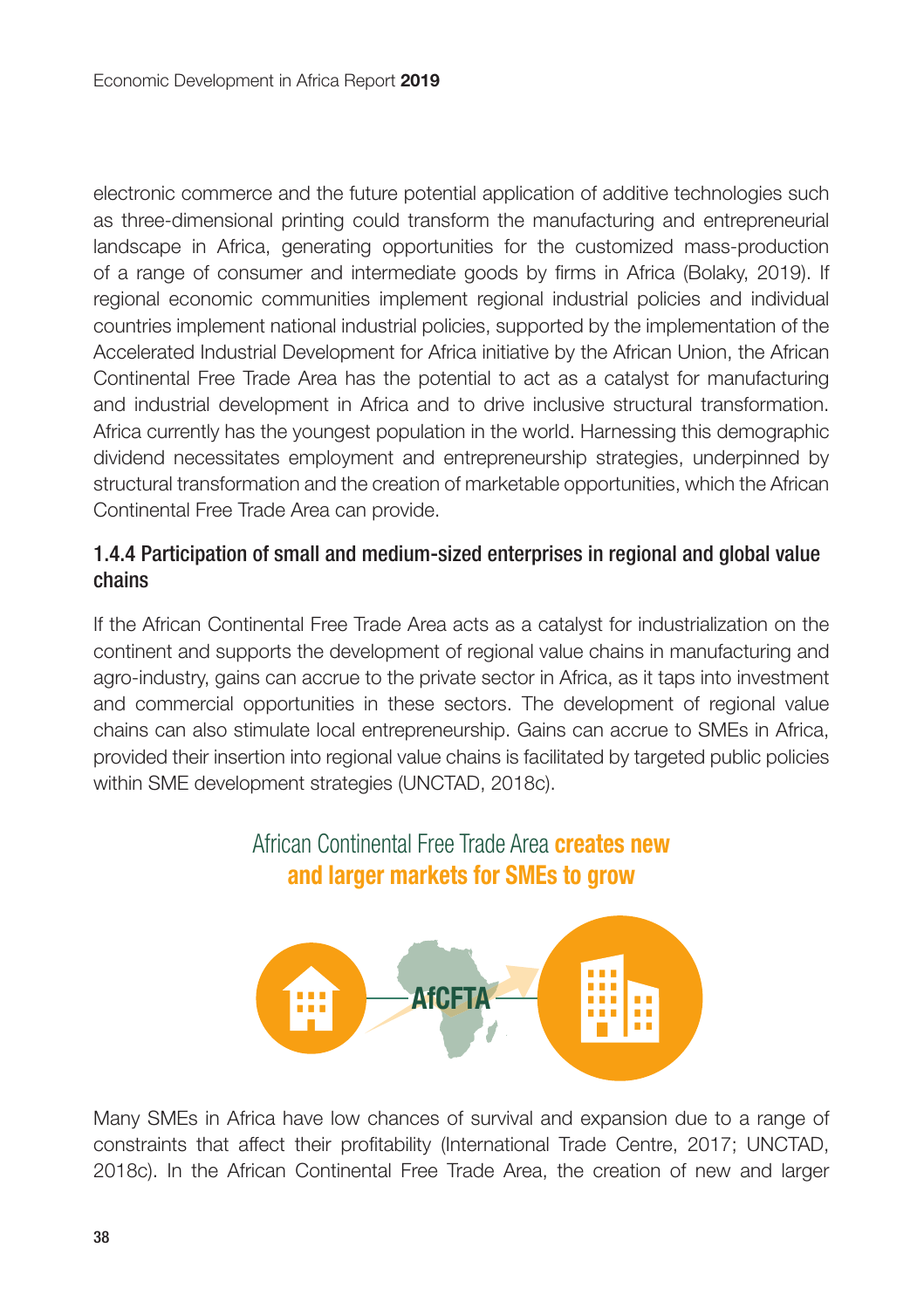markets, matched by possibilities to produce at a larger scale behind preferential walls and engage in learning by exporting, can raise the odds of survival and expansion for SMEs, first in regional markets, then in global markets. There is empirical evidence in favour of the view that regional integration agreements raise survival rates and the performance of firms in export markets (Fugazza and McLaren, 2014; Kamuganga, 2012; Türkcan K and Saygılı, 2018). Participation in regional value chains can be a stepping stone for SMEs in Africa to enter global value chains once they have built a requisite level of competitiveness and possibly begun to operate as fully fledged stand-alone companies trading directly with a regional and international customer base. Electronic commerce can provide an additional development opportunity for SMEs in Africa, if countries in Africa improve their electronic readiness. The inclusion of negotiations on electronic commerce within the context of the African Continental Free Trade Area could support countries in Africa in engaging in strategic and forwardlooking planning and policies to harness digitalization for augmenting the potential gains of the African Continental Free Trade Area and creating opportunities for SMEs in Africa.

#### 1.4.5 Development of agriculture and agribusiness and implications for rural development

The potential for boosting intra-African trade in agriculture is substantial (UNCTAD, 2013). Intra-African trade in agriculture was 22 per cent in 2017, compared with 52 per cent in manufacturing, and down from 24 per cent in 1995.<sup>11</sup> In addition, the range of agricultural goods exported by Africa to the rest of the region or outside the region is narrow (figure 8). In 2014, in the Malabo Declaration on Accelerated Agricultural Growth and Transformation for Shared Prosperity and Improved Livelihoods, the African Union committed to, by 2025, tripling intra-African trade in agricultural commodities and services through, among others, the fast-tracking of the establishment of the African Continental Free Trade Area and the transition to a continental common external tariff scheme (African Union, 2014).<sup>12</sup>

There are many challenges to agricultural and rural development in Africa. Operationalization of the Agreement Establishing the African Continental Free Trade Area, along with its annexes on investment, trade facilitation, services, technical barriers to trade, sanitary and phytosanitary measures and rules of origin, can contribute to agricultural development in the following four major ways: by creating larger markets for small farmers through the removal of tariffs and non-tariff barriers; by bringing farmers to markets through improved trade facilitation and trade connectivity (e.g. better roads, faster transport and thinner borders); by attracting domestic and foreign investment

<sup>11</sup> UNCTAD calculations, based on the UNCTADstat database.

<sup>12</sup> See also www.fao.org/food-loss-reduction/news/detail/en/c/250883/.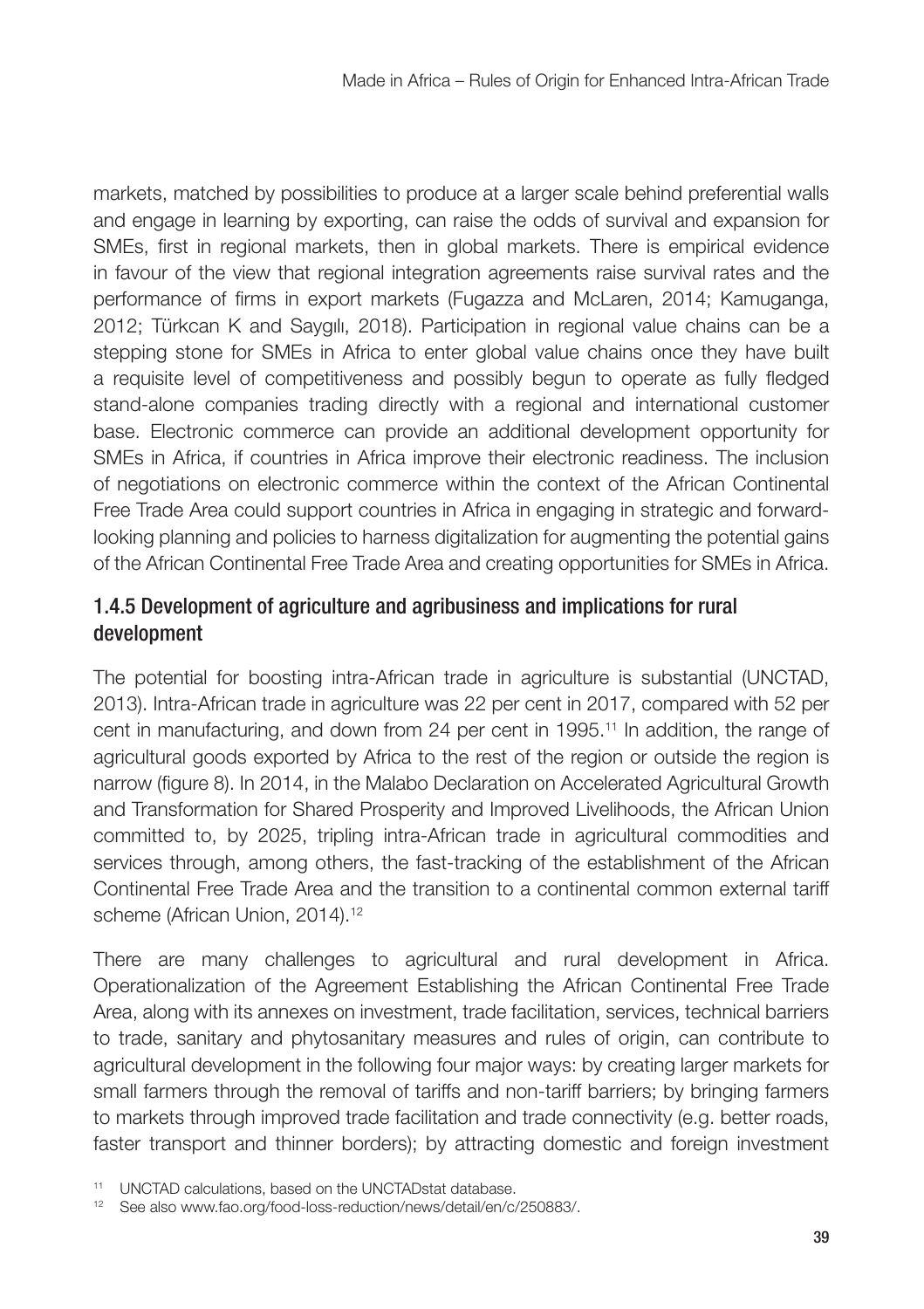#### Economic Development in Africa Report **2019**

to the sector that can provide the necessary hard infrastructure (such as rural energy, rural water, cold storage facilities and warehousing); and by allowing the exploitation of opportunities in agribusiness and agro-industry linked to developing national and regional agricultural value chains whose end products are exported regionally and globally (see chapter 3).

Implementing the goals in the Malabo Declaration, such as allocating in national budgets at least 10 per cent of public expenditures annually to agriculture, and translating the African Agribusiness and Agro-industry Development Initiative into action will be important complementary measures to harnessing the African Continental Free Trade Area as a driver of agricultural transformation for the continent.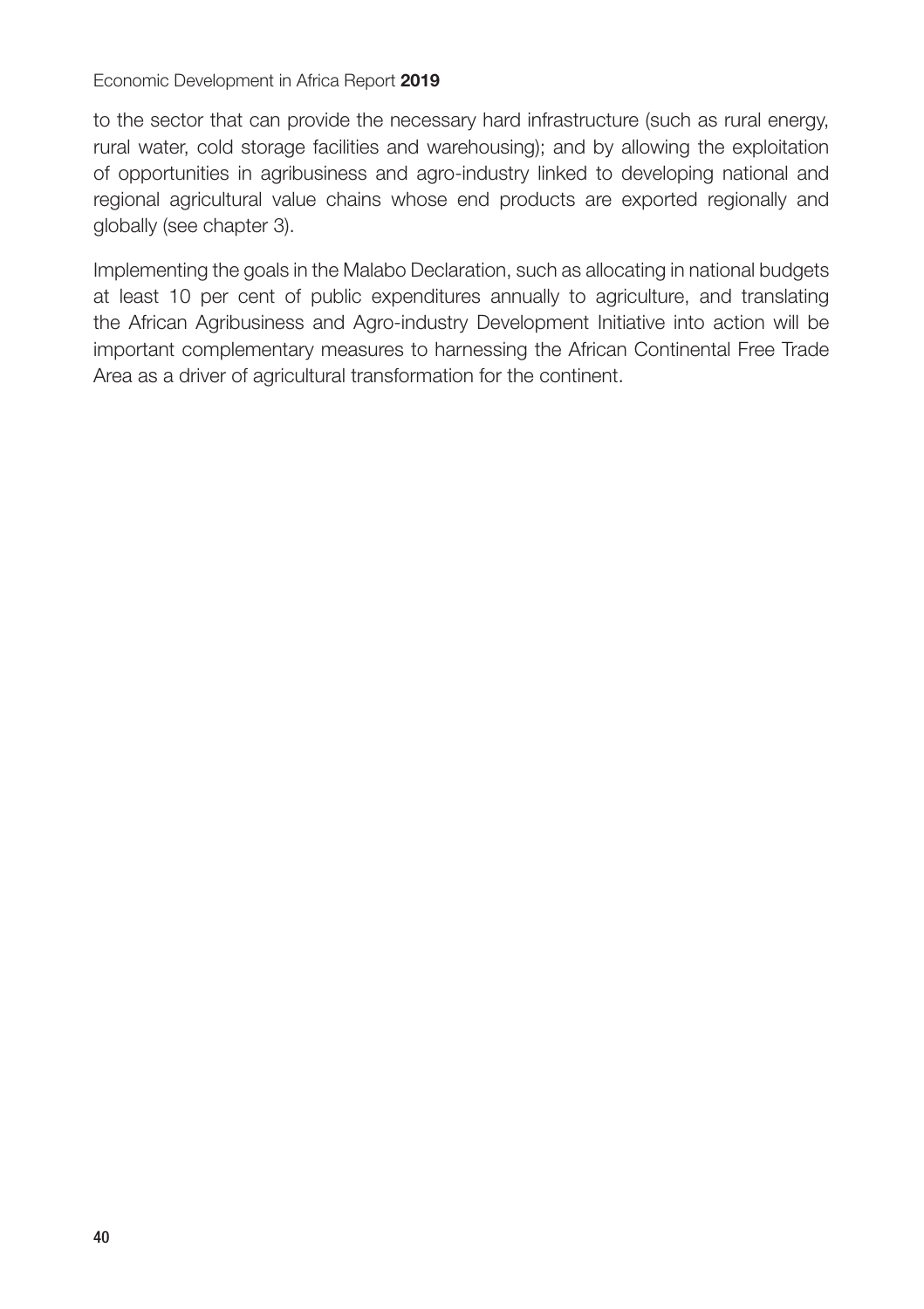#### **Top 40 intra-African agricultural-exports, 2014–2016**

(Millions of dollars and percentage)



Source: UNCTAD calculations, based on Harvard University, 2018.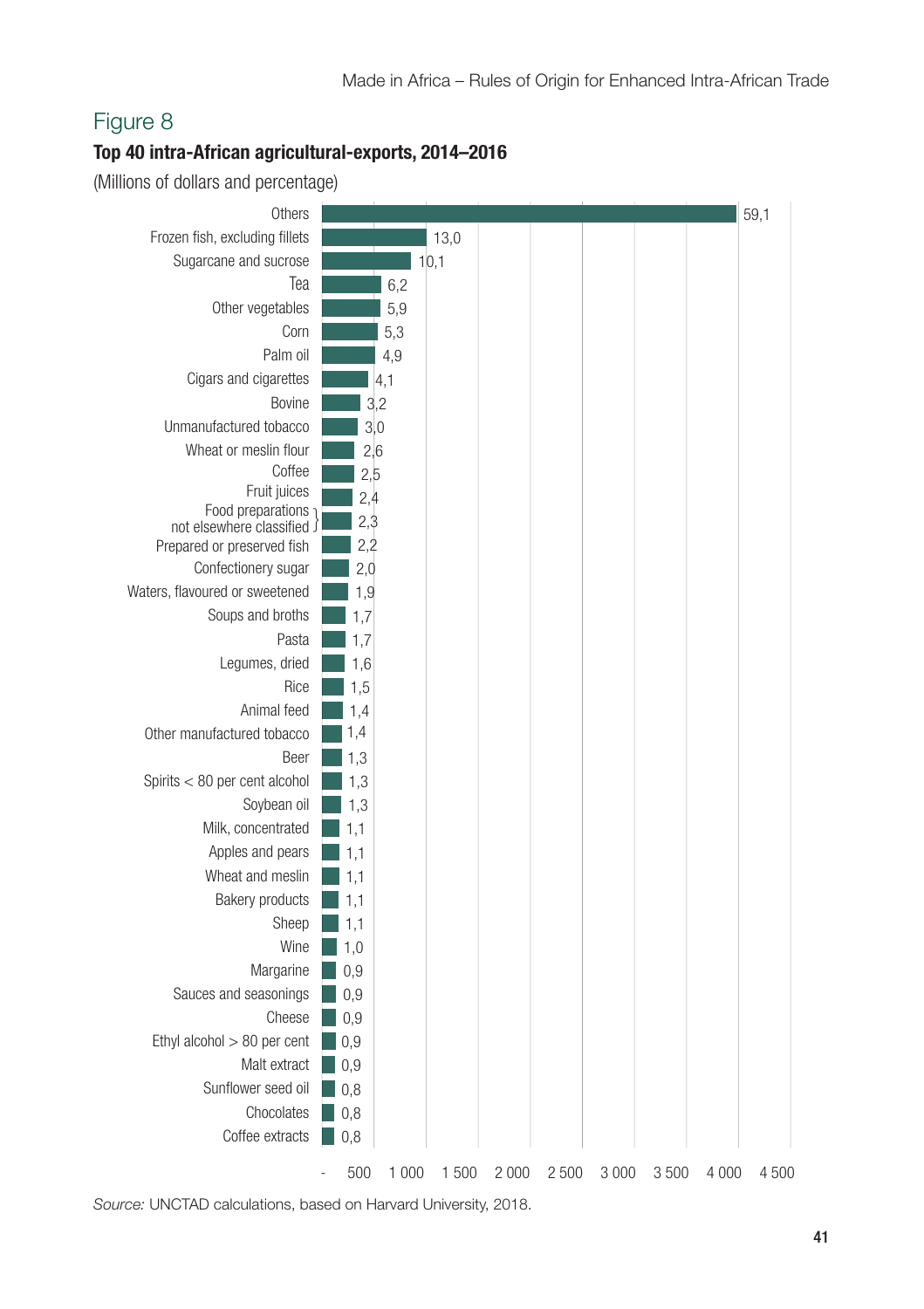#### 1.4.6 Unleashed potential of the services sector

The services sector has a critical role to play in the structural transformation of the region, as a high value added standalone sector of its own (including in information and communications technology, energy, financial services and tourism) or as an intermediate sector facilitating the transformations of the industrial and agriculture sectors in Africa.

Intra-African trade in services is estimated to be low, and the services sector in Africa tends to be dominated by low value added and informal transactions, and does not exhibit or encompass sufficient levels of competitiveness, sophistication and efficiency to act as a backbone of economic activity for industry and agriculture, with the exception of a few subsectors in a few countries (International Trade Centre, 2017; UNCTAD, 2015b). Services should be the oil that greases the wheels of economies during transformative growth when it comes to facilitating transport and transit, providing efficient and rapid logistics, supplying reliable and affordable infrastructure services in energy, water and telecommunications and easing access to credit and finance for enterprises (UNCTAD, 2015b). The creation of a continental market could provide to services suppliers the scale of operations and the long-term finance they need to boost competitiveness in services provision and, in turn, contribute to improving trade facilitation on the continent and strengthening the gains from the African Continental Free Trade Area stemming from increased trade in goods.

#### 1.4.7 Informal cross-border trade, gender implications and reduced illicit trade

Informality in economic transactions is prevalent in Africa. Informal trade is estimated to account for up to 30 to 40 per cent of regional trade in Africa. Informal cross-border trade in Africa can contribute up to 43 per cent of incomes in the region according to some estimates, and much of this involves women trading on a small scale, with the long-term impact on developmental outcomes unclear (Brenton and Soprano, 2018). A potential cost of informality lies in the fact that it undermines the effective operationalization of public and trade policies and the delivery of their goals, since economic agents operate outside of formal structures. Informal businesses and informal cross-border trade prevail for a range of reasons, including the lack of job and trade-related opportunities in the formal sector, as well as the prohibitive costs of operating in the formal sector.

The deepening of regional integration, to the extent that it can gradually provide more opportunities in the formal sector, in terms of jobs, entrepreneurship and trade, by accelerating transformative growth and the development of supply chains in several sectors, can contribute to the gradual reduction of vulnerability in employment, including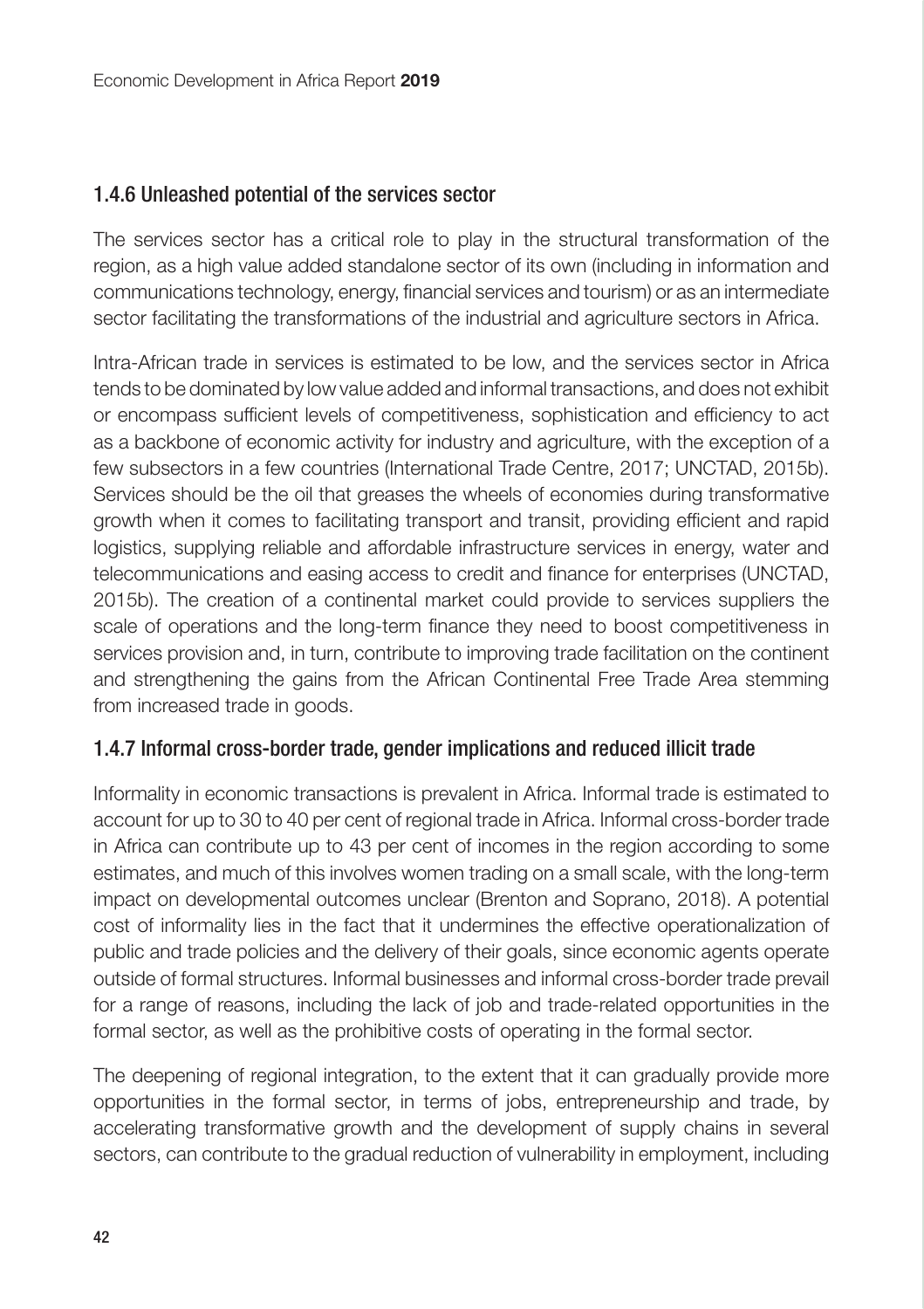## **AFRICAN CONTINENTAL FREE TRADE AREA:**

Can help to **create decent jobs for all,** especially **women, youth and vulnerable groups**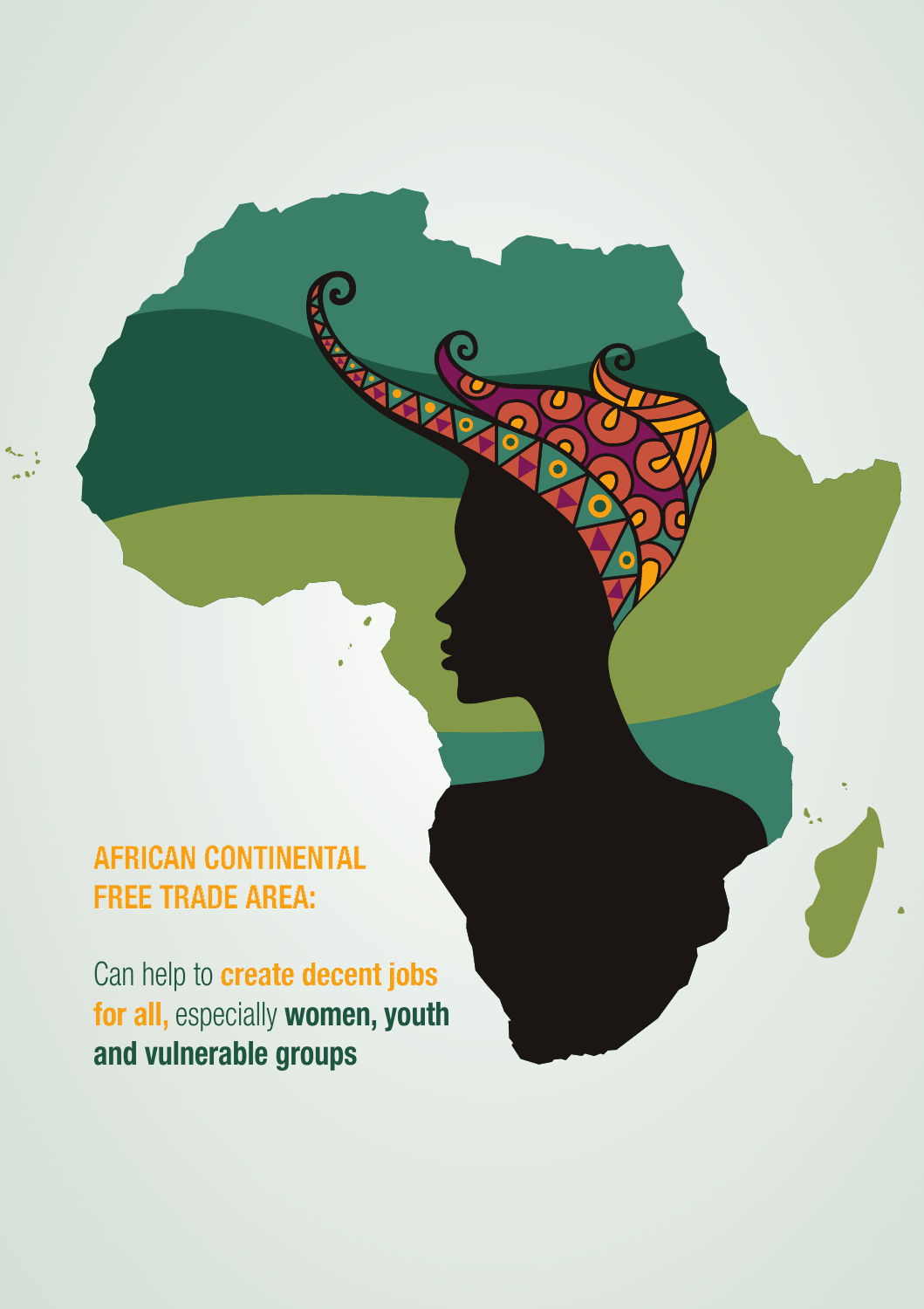among women and youth and, in the medium term, reduce the incentives to engage in informal trade and informal business transactions. Supporting informal traders in formalizing their trade matters for regional integration in Africa, as such a transition provides Governments with much needed tax revenues that can be used to finance regional integration programmes and compensate for lost tariff revenues under tariff liberalization.

Besides affecting domestic resource mobilization, regional integration can also have an impact on the levels of illicit trade and illicit financial flows in Africa. As regional integration accelerates and increases the returns on investment in licit activities in formal sectors, in which investors can have access to a range of tax breaks, State support and recourse to the judicial system in the event of disputes, the incentives to engage in unlawful activities are reduced. In other words, regional integration, by generating benefits and by opening up investment and trade opportunities, increases the returns to investors in retaining and reinvesting their profits in Africa.

#### 1.4.8 Political stability and peace that can strengthen economic gains

Regional integration and regional trade tend to provide member countries with a common vision and set them on a common journey, whereby their economic interests are intertwined and contribute to the maintenance of regional peace and stability. By increasing the dependence of members on each other for trade and economic development, regional integration increases the cost of conflicts for member countries. Economic and political forces have the potential to become complements rather than substitutes, although the mechanisms underpinning this are often subtle.

Many factors can affect the degree and rate of implementation of the Agreement Establishing the African Continental Free Trade Area, including political economy factors that will impinge on the distribution of costs and benefits across countries, sectors and economic actors; success rates in implementing the complementary measures and initiatives that should underpin the African Continental Free Trade Area; global economic conditions; third-party arrangements entered into by countries in Africa such as the economic partnership agreements; the interface between regional economic communities and the African Continental Free Trade Area; and the sequencing, coherence and timing of areas of negotiation among regional economic communities and the African Continental Free Trade Area.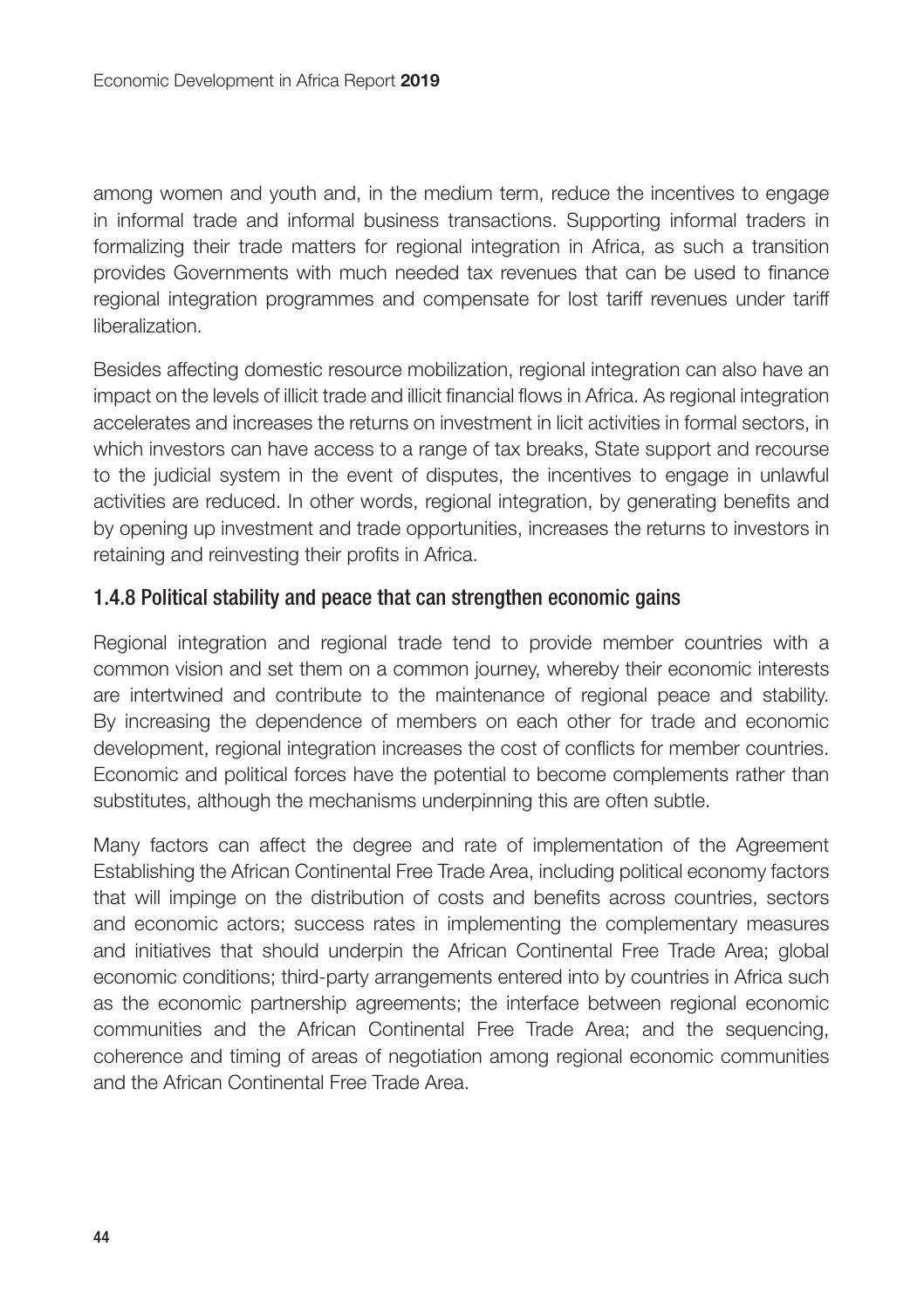## 1.5 Why do rules of origin matter for the African Continental Free Trade Area?

Whether countries and firms in Africa decide to utilize the preferential tariff and nontariff preferences to which they are entitled in the African Continental Free Trade Area depends on the expected costs and benefits of doing so, and rules of origin are a critical determinant of these costs and benefits.

If rules of origin in the African Continental Free Trade Area are too costly to be implemented by firms in Africa relative to the expected benefits or to the expected net benefits under third-party arrangements, firms will find it optimal to forgo utilizing preferences in the African Continental Free Trade Area. No matter how low preferential tariffs may be for firms in Africa under the Agreement compared with under other arrangements, the gains associated from such trade liberalization will be null and void unless the preferences are utilized. Rules of origin have a direct impact on the uptake of preferences and the rate of preference utilization.

Rules of origin in the African Continental Free Trade Area must be designed such that a sufficiently large number of firms in Africa utilize the tariff and non-tariff preferences to enter and participate in regional value chains and become active actors in the industrialization process in Africa. In addition, rules of origin perform the same role as local content requirements in the production of final goods and directly affect the range of local intermediate goods that are necessary to finalize the production of a given good. The wider the range of intermediate goods to be sourced from within Africa, the wider the possibilities for more firms in Africa to participate as suppliers and for countries in Africa to engage in manufacturing, technological upgrading and economic and export diversification and the larger, in principle, the expected gains to beneficiaries in Africa. However, locally made intermediate goods need to be as cost competitive as those that can be sourced from outside the African Continental Free Trade Area. Therefore, there is a need for complementary measures to improve on the business environment in Africa and accelerate business and trade facilitation reforms. For example, evidence from the implementation of the North American Free Trade Agreement shows that rules of origin contributed to lowering the amount of imports of intermediate goods from third parties (Conconi et al., 2018).

The nature of rules of origin, that is, how they are designed and their requirements and procedures, and the associated compliance costs, affect export performances and more. Depending on how rules of origin are specified, they can, "to varying degrees,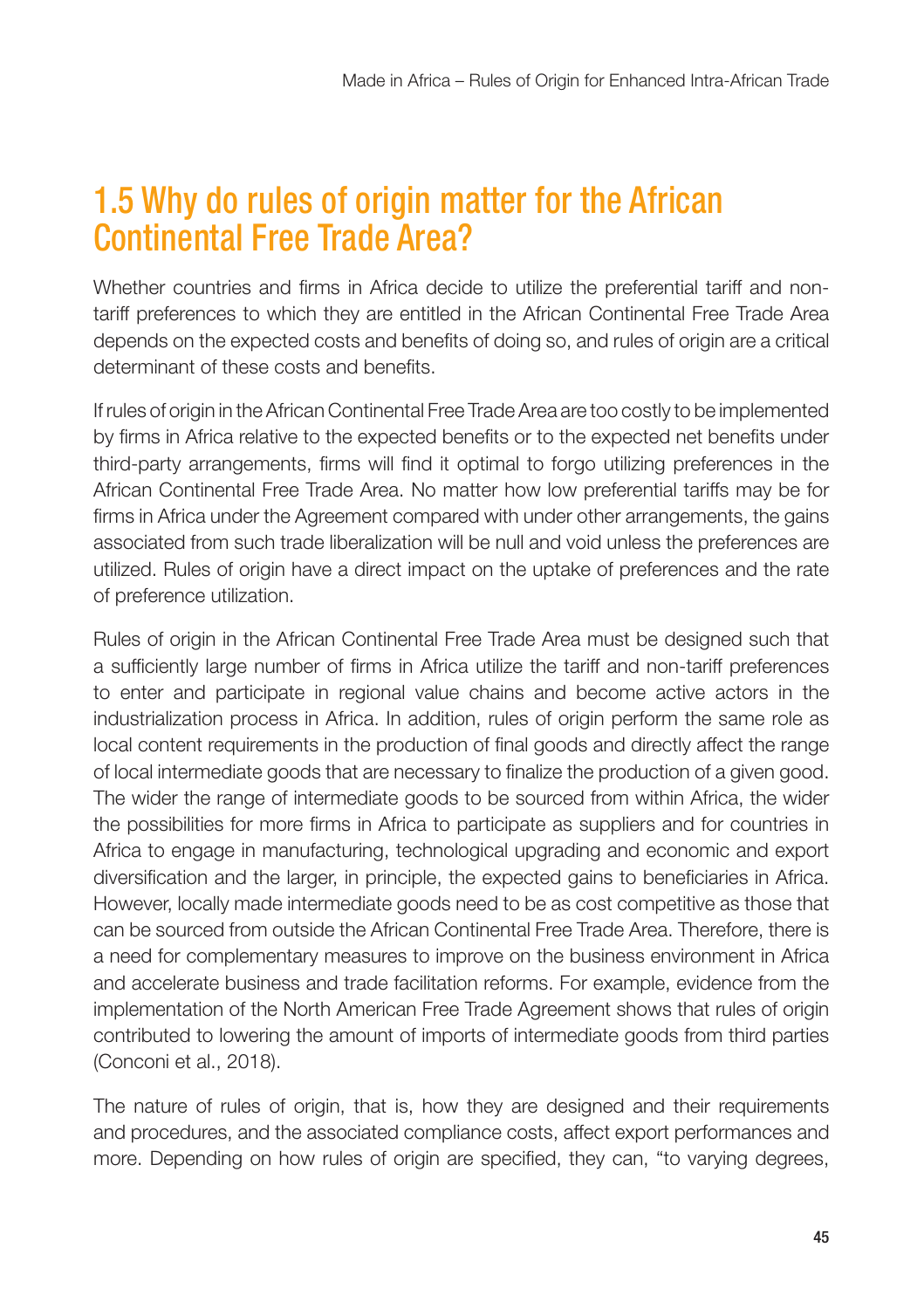restrict trade, misdirect investment, inhibit productivity growth and reduce welfare from levels otherwise attainable" (Gretton and Gali, 2005). Research comparing the different effects of different types of rules of origin shows that differences in product-specific rules of origin affect increases in export volumes (see chapter 3). For example, the more flexible rules of origin under the African Growth and Opportunity Act of the United States (requiring single transformation) have been found to stimulate exports from LDCs in Africa more so than do the restrictive rules of origin under the Everything but Arms initiative of the European Union (requiring double transformation) (De Melo and Portugal-Pérez, 2013; De Melo and Tsikata, 2015). Based on a gravity model for 155 countries and about 100 preferential trade agreements, Estevadeordal and Suominen (2005) find evidence that preferential trade agreements that have restrictive rules of origin tend to depress aggregate trade flows; regime-wide rules of origin that allow for flexibility in the application of product-specific rules of origin facilitate trade; restrictive rules of origin in final goods encourage trade in intermediate goods; and the negative effects of stringent product-specific rules of origin dissipate over time.

Making rules of origin too restrictive or administratively complex for eligibility for a trade preference increases compliance costs, even more so if domestic supplies are not as cost competitive as supplies from outside a free trade area. In extreme cases, firms may prefer to eschew preferential trade agreements altogether and trade on a mostfavoured nation basis. If rules of origin are too flexible, the benefits decline in terms of domestic value added creation and domestic participation in regional value chains. There is a trade-off between increasing benefits to a region, in terms of stimulating regional production and trade by applying more stringent domestic requirements in rules of origin; and increasing costs, through the potential misallocation of resources by deviating sourcing from less expensive suppliers outside a free trade area. If rules of origin are too strict, the benefits to regional producers of lower tariffs may be offset by the higher costs of meeting rules of origin requirements. In addition, complex and stringent rules of origin require capable customs officials and administrative systems that can enforce them. Finally, countries in Africa suffer from a missing middle problem, meaning that a high number of SMEs coexist with a few large and more productive firms (UNCTAD, 2018c), and the costs for SMEs of compliance with rules of origin requirements must be given due attention when framing policies on developing regional value chains in Africa.

Rules of origin negotiations have at times involved a clash between two contrasting and at times dogmatic views. On the one hand, some economists argue that rules of origin should not be used as a protectionist or industrial policy tool, altered to support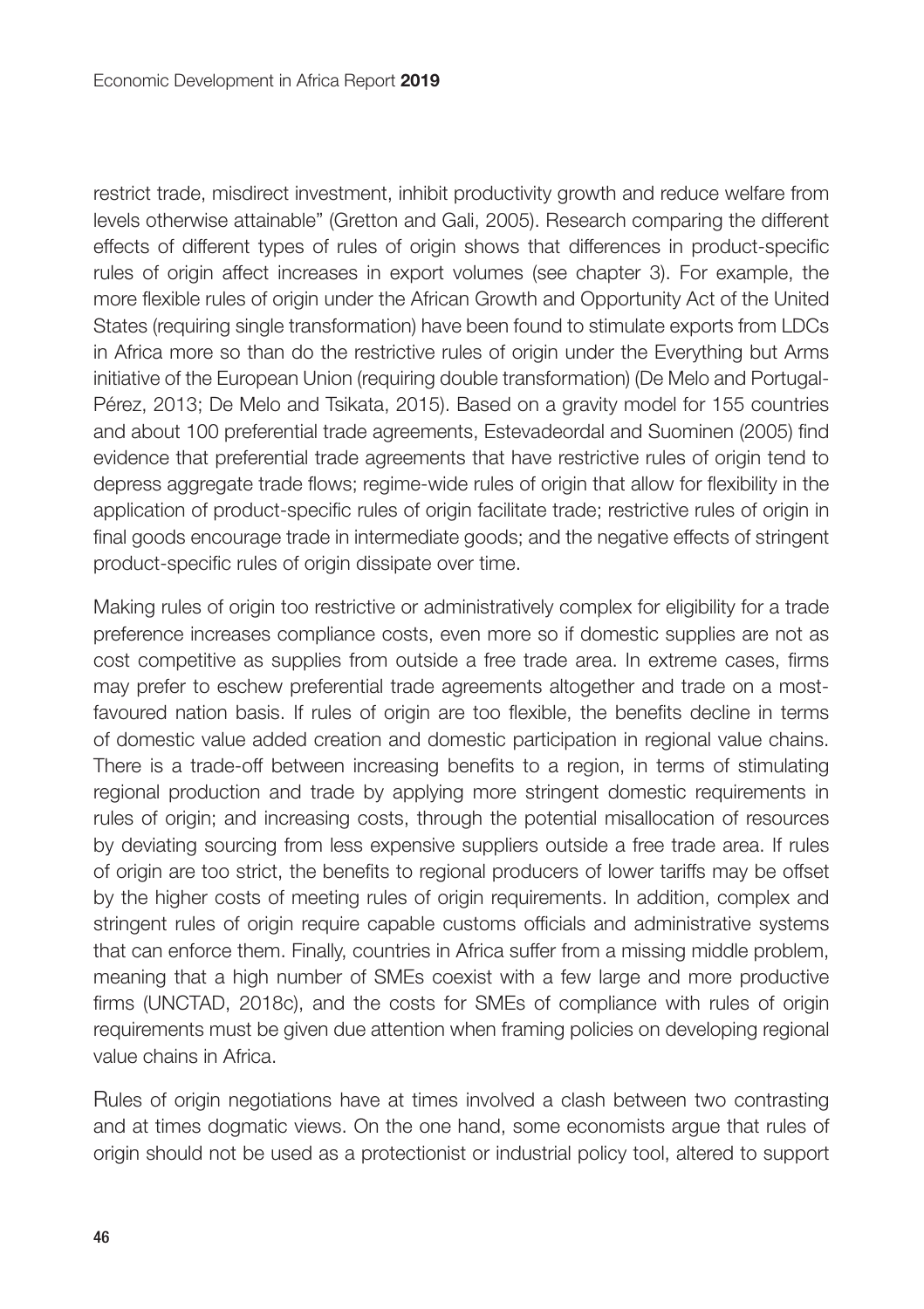the development of linkages between upstream and downstream producers. They should be confined to the simple role of authenticating the origin of goods and not be ascribed a developmental role, as this undermines overall efficiency and distorts trade. This approach largely neglects the dynamic effects that rules of origin may have on the emergence of new productive activities and more integrated regional production networks. On the other hand, rules of origin negotiations have often departed from orthodox economic stances, showing the lack of progress in rules of origin convergence, and typically been inundated by lobbying and protectionist pressures. In this context, the risk of regulatory capture is exacerbated by the increasingly technical and often opaque nature of rules of origin negotiations, as well as by well-known asymmetric information problems, with results that might derail well-intentioned efforts to deepen regional integration and enhance the development of productive capacities.

In departing from both of these extreme views, this report argues that the best way to approach this dilemma is to leverage the African Continental Free Trade Area as an opportunity to enhance the consistency of trade policy with industrial policy objectives and the continent's transformation agenda. With regard to rules of origin, as with other elements of the negotiations with regard to the African Continental Free Trade Area, dynamic processes of learning by doing and the progressive acquisition of technological capabilities, political economy factors and distributional concerns all matter in ensuring long-term economic viability. In this regard, rules of origin can have a functional role to play in stimulating and shaping the development of regional value chains in Africa; static economic efficiency is not enough. However, rules of origin are not an industrial policy tool, and should not be crafted as such, nor should they be used as a protectionist tool to build non-tariff barriers around regional suppliers.

A key question concerns how restrictive and stringent or how flexible rules of origin should be, and the answer must come from an in-depth knowledge of sectoral dynamics, a thorough understanding of the African Continental Free Trade Area process and a strategic assessment of the positioning of the free trade area in the context of the developmental and industrialization strategy of Africa.

Rules of origin must be flexible enough, especially at the beginning, to allow countries in Africa with weak supply capacities to take up trade preferences, benefit from trade liberalization and start building capabilities and competitiveness in domestic production, to participate in regional value chains. Rules of origin may become gradually more restrictive and stringent, increasing the content requirements for domestic processing, as the region continues to improve both productive capacities and competitiveness. Countries in Africa may pursue a gradual, incremental approach in terms of flexibilities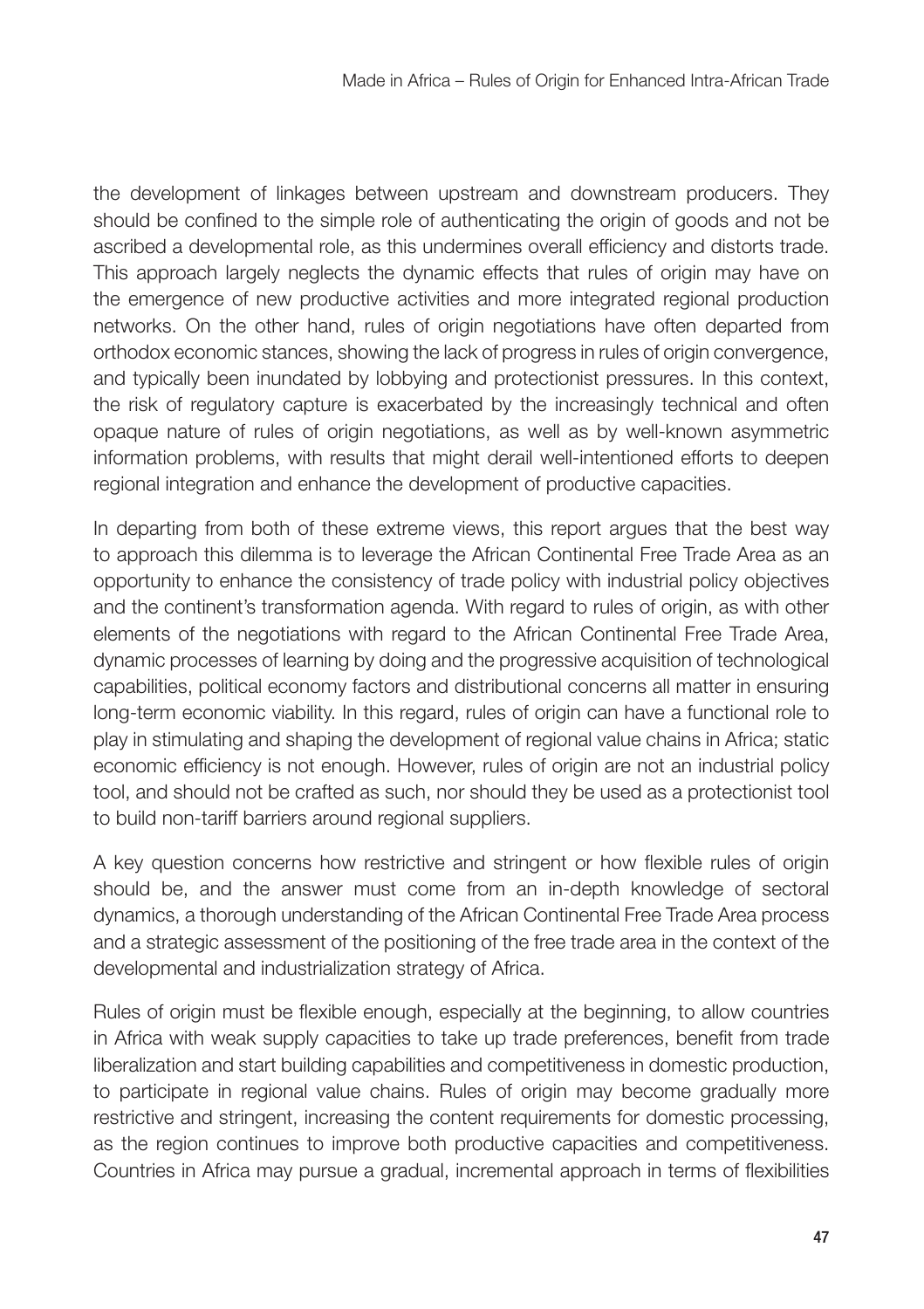for weaker economies, graduating towards increasing the stringency and complexity of rules of origin as regional value chain-based industrialization develops on the continent. Changes to the rules of origin regime should also be based on evidence gathered on the impact of rules of origin on industrial capabilities in Africa. This requires instituting a set of guiding principles or best practices to govern the design of rules of origin, developing indicators to measure the degree of restrictiveness or flexibility of rules of origin and establishing a monitoring and evaluation system to assess the effectiveness of the current rules of origin regime. The implication of rules of origin on the work of customs authorities who must verify and enforce them is critical and capacity-building programmes for customs authorities in Africa are needed, in addition to platforms that facilitate speedy, automatic and transparent exchanges of information among all customs authorities in Africa.

The African Continental Free Trade Area should adopt rules of origin that are simple (in the sense of being clear and understandable), transparent, predictable and tradefacilitating for businesses and trade operators, as well as stable in the short to medium terms yet evolutive in the longer term to allow for adjustments to changes in the business environment, while remaining context, industry and sector-specific, and aimed at making the best use of existing technologies (see chapters 2 and 4). Both the contents of rules of origin and their administration matter in determining the net benefits of compliance to parties. The framing of procedural requirements for complying with rules of origin should be given proper attention, in addition to design considerations, and should involve consultations with the private sector. For example, the International Convention on the Simplification and Harmonization of Customs Procedures, 1974, revised 1999 (Kyoto Convention) emphasizes the importance of the application of simple yet efficient procedures.

The building of a restrictiveness index on rules of origin for all regional economic communities in Africa and the African Continental Free Trade Area could help coordinate and ensure convergence among rules of origin requirements under the various regional integration arrangements on the continent, to ease the burden on customs and firms in Africa, with a view to boosting intra-African, intra-regional economic community and inter-regional economic community trade. These issues are further addressed in chapter 2.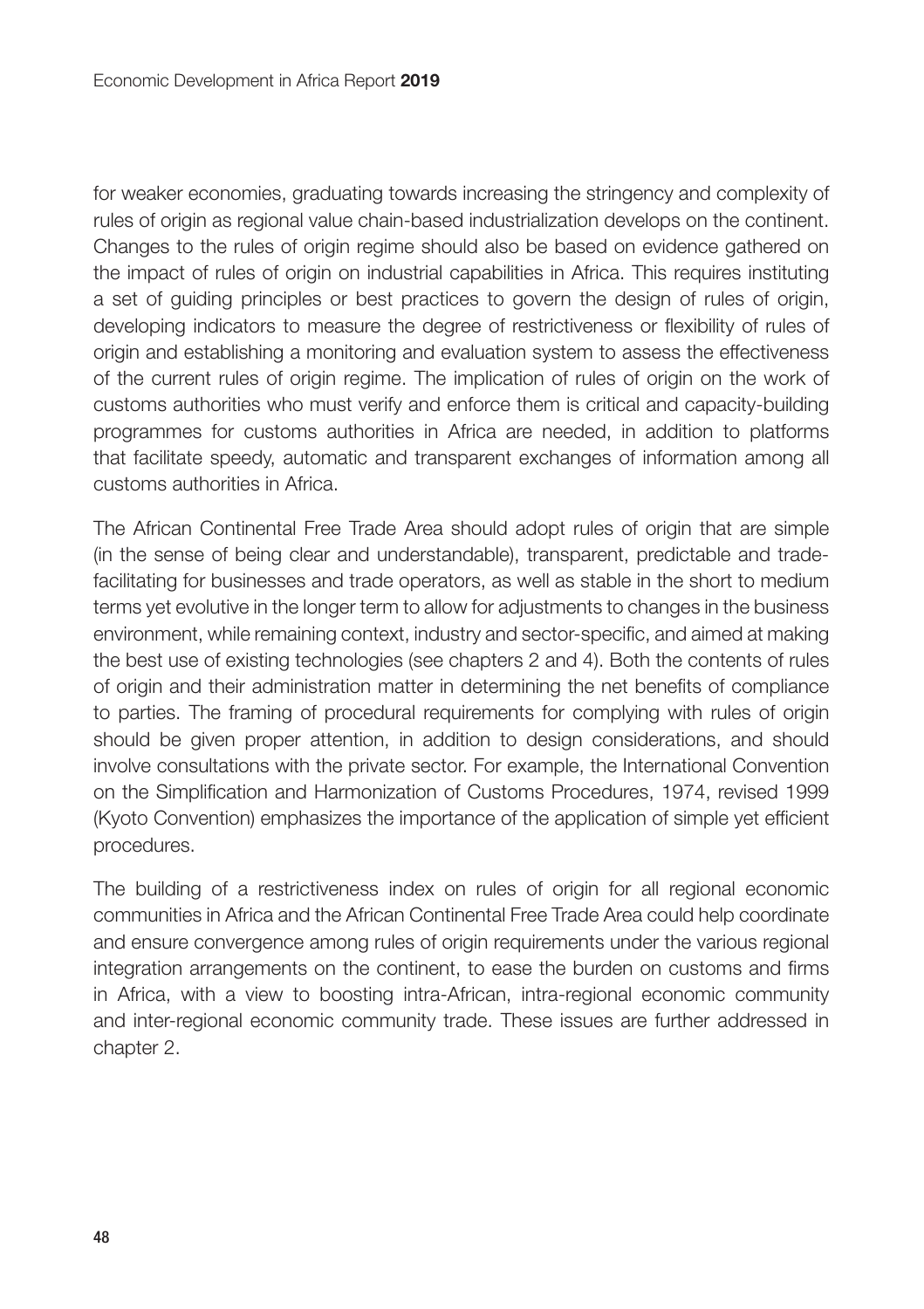## 1.6 Conclusion

The degree of complexity and restrictiveness in rules of origin should consider the levels of product diversification, sophistication and competitiveness in member countries; too restrictive and complex rules of origin at low levels of regional productive capacities can provide incentives to member countries to trade outside the African Continental Free Trade Area rather than within. Such incentives may be greater for small and/or lowincome countries such as LDCs, in which productive capacities and competitiveness levels may be lower.

The nature of rules of origin, that is, how they are designed and their requirements and procedures, and the associated compliance costs affect export performances and more. Depending on how rules of origin are specified, they can, to varying degrees, restrict trade, misdirect investment, inhibit productivity growth and reduce welfare from levels otherwise attainable. However, rules of origin have a functional role to play in stimulating the development of regional value chains in Africa and the participation of downstream and upstream suppliers in Africa in regional value chains, to achieve the goals of the Abuja treaty.